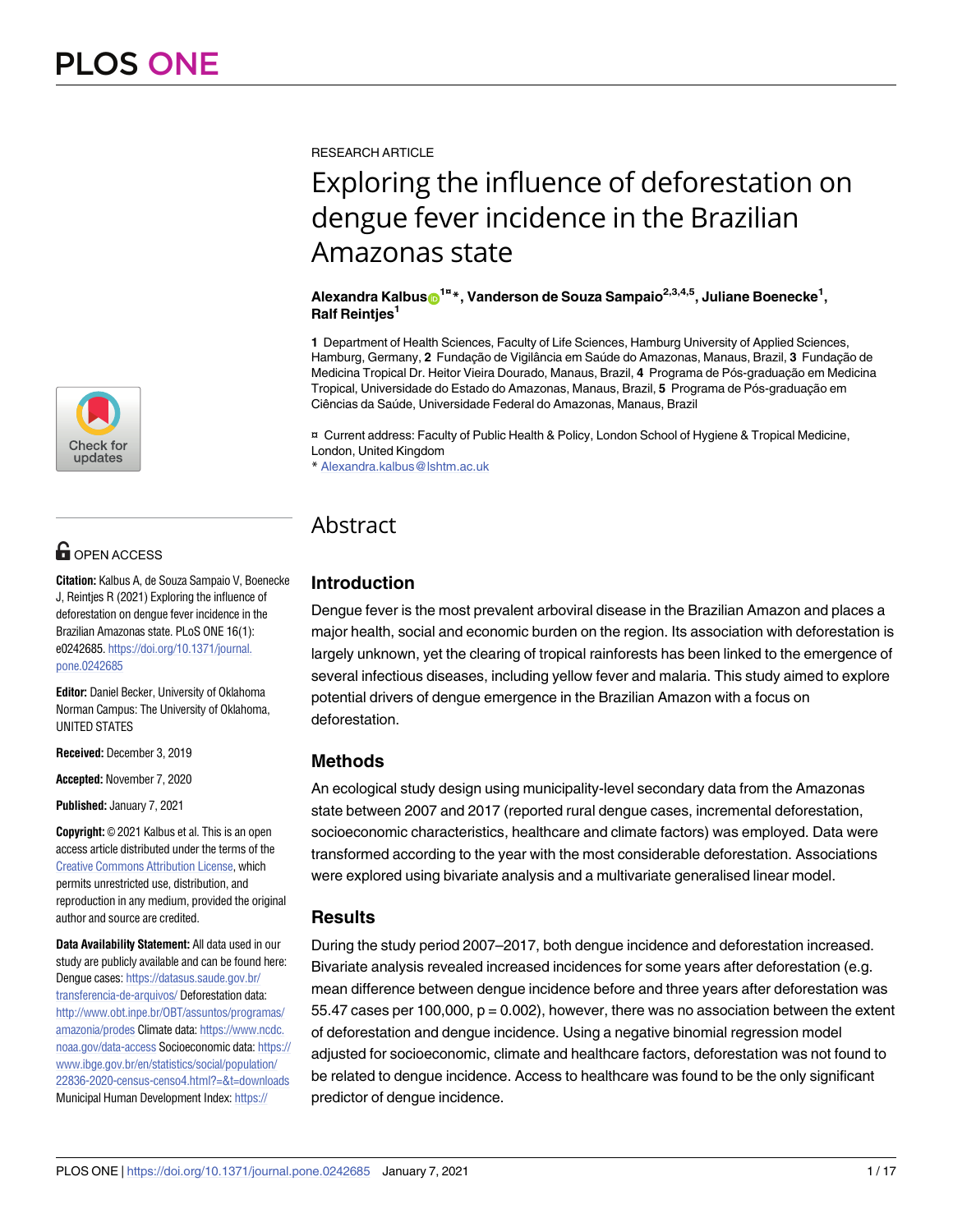<span id="page-1-0"></span>[atlasbrasil.org.br](https://atlasbrasil.org.br) Healthcare Performance: [http://](http://idsus.saude.gov.br/indic_idsus.html) [idsus.saude.gov.br/indic\\_idsus.html](http://idsus.saude.gov.br/indic_idsus.html).

**Funding:** The authors received no specific funding for this work.

**Competing interests:** The authors have declared that no competing interests exist.

#### **Discussion**

Previous research has shown that deforestation facilitates the emergence of vector-borne diseases. However, no significant dose-response relationships between dengue incidence and deforestation in the Brazilian Amazonas state were found in this study. The finding that access to healthcare was the only significant predictor of dengue incidence suggests that incidence may be more dependent on surveillance than transmission. Further research and public attention are needed to better understand environmental effects on human health and to preserve the world's largest rainforest.

#### **Introduction**

Dengue fever is a mosquito-borne viral disease, caused by the four dengue virus serotypes of the family *Flaviviridae* (DENV1–4) [[1](#page-12-0)]. Approximately 20% of infected humans show clinical manifestations which range from mild febrile illness to severe and fatal health complications [\[2](#page-12-0), [3](#page-12-0)].

DENV is maintained in a transmission cycle between mosquitoes and, most commonly, humans [[4\]](#page-12-0). The most prominent vector of DENV is the female *Aedes* mosquito. *Ae*. *aegypti*, regarded as the primary dengue vector, is highly adapted to urban living environments, whereas another well-known vector species, *Ae*. *albopictus*, is mainly abundant in peri-urban and rural areas [[5,](#page-12-0) [6\]](#page-12-0). Both vectors are widespread in the tropics and subtropics, with *Ae*. *albopictus* also emerging in temperate zones [[7](#page-12-0)].

Dengue is endemic in more than 100 countries throughout the tropics and subtropics [[8\]](#page-12-0), putting 3.83 billion people at risk and resulting in 390 million infections annually of which 96 million manifest symptomatically [\[9,](#page-12-0) [10\]](#page-12-0). In the Americas, the highest absolute numbers of dengue cases have been reported from Brazil throughout the last two decades [\[11\]](#page-12-0). In 2019, Brazil reported its highest number to date of more than 2.2 million suspected cases (1,038.4 cases per 100,000), compared to 2018 (124.9 per 100,000), 2017 (119.3 per 100,000) and 2016 (716 cases per 100,000) [\[11\]](#page-12-0).

Climatic conditions known to influence the emergence of autochthonous dengue transmission include temperature, humidity, and rainfall [\[12–15](#page-13-0)]. Specifically, warm and wet climates create suitable living and breeding habitats for vector mosquitoes that further affect mosquito growth and length of the gonotrophic cycle, as well as the extrinsic DENV infection period (EIP) [[16–19\]](#page-13-0). In suitable climates, main drivers of dengue disease are urbanisation, globalisation and inefficient mosquito control [\[20](#page-13-0)]. Urbanisation, especially when rapid and unplanned, may favour the establishment and further expansion of *Aedes* mosquitoes into urban settings in close proximity to human settlements [[20](#page-13-0)]. Within these settings, low socioeconomic conditions have been associated with increased dengue transmission, in particular insufficient water supplies resulting in water storage, inadequate sewage, and garbage management [\[21](#page-13-0)–[23\]](#page-13-0).

Moreover, the access to healthcare services may shape the local dengue burden in two regards: on the one hand, more cases are detected in areas with sufficient healthcare capacities, resulting in rigorous dengue surveillance and thus higher incidence. On the other hand, highquality care may reduce case fatalities resulting from severe dengue infections from over 20% to less than 1% [[24](#page-13-0)]. As argued by Carabalí and Hendrickx, an underperforming healthcare system may lead to low and biased estimates of dengue incidence [\[25\]](#page-13-0).

In addition to these determinants, there is increasing evidence that deforestation facilitates the transmission of certain infectious diseases through affecting the vector ecology [\[26,](#page-13-0) [27](#page-13-0)].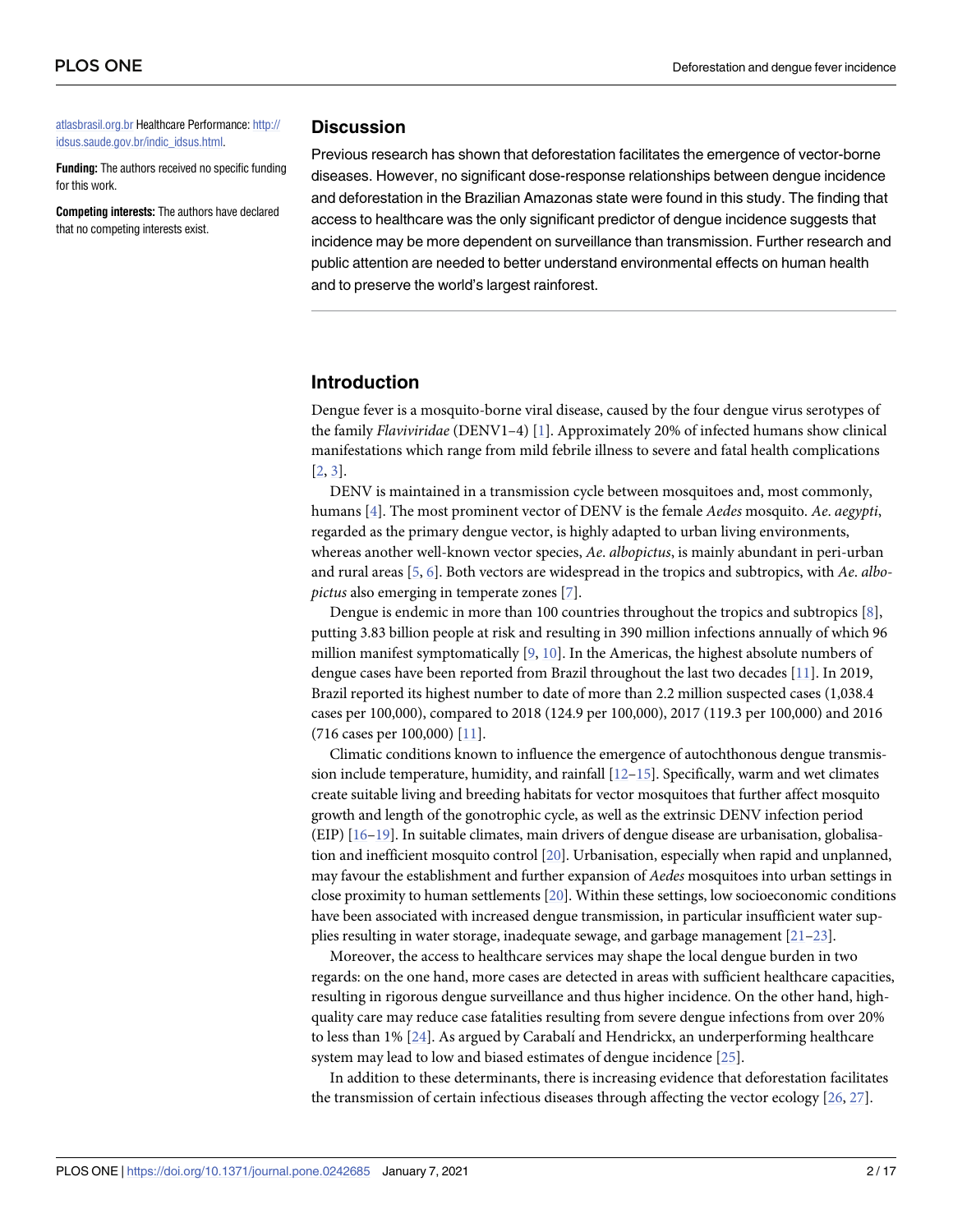<span id="page-2-0"></span>Despite the immense importance of tropical rainforest for the Earth's climate and biodiversity, much of it is lost due to deforestation, i.e. conversion of forest to another land use [\[28,](#page-13-0) [29\]](#page-13-0). The main drivers of deforestation are agricultural expansion, urban growth, infrastructure development, and mining [\[30\]](#page-13-0). In the Brazilian Amazon, most anthropogenic land cover changes and degradations occur in the southern and eastern areas, referred to as the "arc of deforestation" [\[31\]](#page-13-0). Between 2007 and 2017, a total of 81,965 km<sup>2</sup> forest was lost in the Legal Amazon (average per year = 7,451 km<sup>2</sup>) [\[32\]](#page-13-0). The greatest annual loss (12,911 km<sup>2</sup>) was reported in 2008, the lowest  $(4,571 \text{ km}^2)$  in 2012. From 2017 to 2018, 7,900 km<sup>2</sup> of forest was cleared in the Legal Amazon, 13.7% more than the preceding year. In this period, the Brazilian state of Amazonas lost  $1,045 \text{ km}^2$  of forest land, corresponding to an increase in deforestation of 4.4% compared to the previous 12 months and 13.2% of the total deforestation in the Legal Amazon [[32](#page-13-0)].

Interestingly, deforestation in the Amazon has been linked to vector-borne malaria, Lyme disease, and yellow fever transmission [\[33–37\]](#page-14-0). However, the effects of deforestation may vary for different diseases, including dengue, depending on disease ecology and transmission cycles. There have been few studies investigating the relationship between deforestation and dengue fever. Nakhapakorn and Tripathi found built-up and agricultural areas to be of high and moderate risk for dengue, respectively, compared to forested areas in Thailand [[38](#page-14-0)]. Another study which investigated drivers of dengue fever in Indonesia 2006–2016 revealed a strong negative association between forest cover and dengue fever. The risk of dengue fever decreased by 9% (95% CI 8.5–9.5%) with a 1% increase in forest cover [[39](#page-14-0)].

To date, no association between deforestation and dengue could be determined in the Amazon. Saccaro and colleagues assessed deforestation's impact on several infectious diseases and accidents caused by venomous animals in the Legal Amazon 2004–2012 [[40](#page-14-0)]. They found that deforestation led to an increase in the incidences of visceral and subcutaneous leishmaniasis and malaria, but did not affect dengue fever. In addition, Bauch and colleagues investigated the influence of ecosystem changes on infectious diseases in the Legal Amazon 2003–2006, with findings revealing no association between deforestation and dengue fever [\[41\]](#page-14-0). However, research exploring the relationship between deforestation and dengue fever is scarce. This research seeks to address this knowledge gap in exploring the association between deforestation and dengue incidence in the Brazilian state of Amazonas.

#### **Materials and methods**

Amazonas is the largest state in Brazil, with a total area of 1,559,168.117  $\text{km}^2$ , and a total population of 4,080,611 in 62 municipalities in 2018 [\[42,](#page-14-0) [43\]](#page-14-0). The state is characterised by an equatorial climate, with both high temperatures and rainfall [[44](#page-14-0)]. Between 2010 and 2015, mean annual temperature ranged from 23.43˚C to 26.24˚C with no clear trend indicated. Accumulated rainfall was on average 2149 mm per year, with a maximum of 3023 mm in 2011 and a drop to 1178 mm in 2015. Relative humidity averaged at 93.59% and displayed an increasing trend until 2014, when a maximum of 97.04% was followed by a drop to 89.61% in 2015.

#### **Data**

Because dengue is known as an urban disease [[3](#page-12-0), [45](#page-14-0)], whereas deforestation occurs outside from cities, this research focused on rural communities. The units of analysis were municipalities and years. Data on dengue cases per municipality from 2007 to 2017 were retrieved from SINAN, Brazil's Notifiable Disease Information System (<http://portalsinan.saude.gov.br/>). Cases included all records of reported cases of classical dengue fever, dengue fever with complications, dengue haemorrhagic fever or dengue shock syndrome. All classifications followed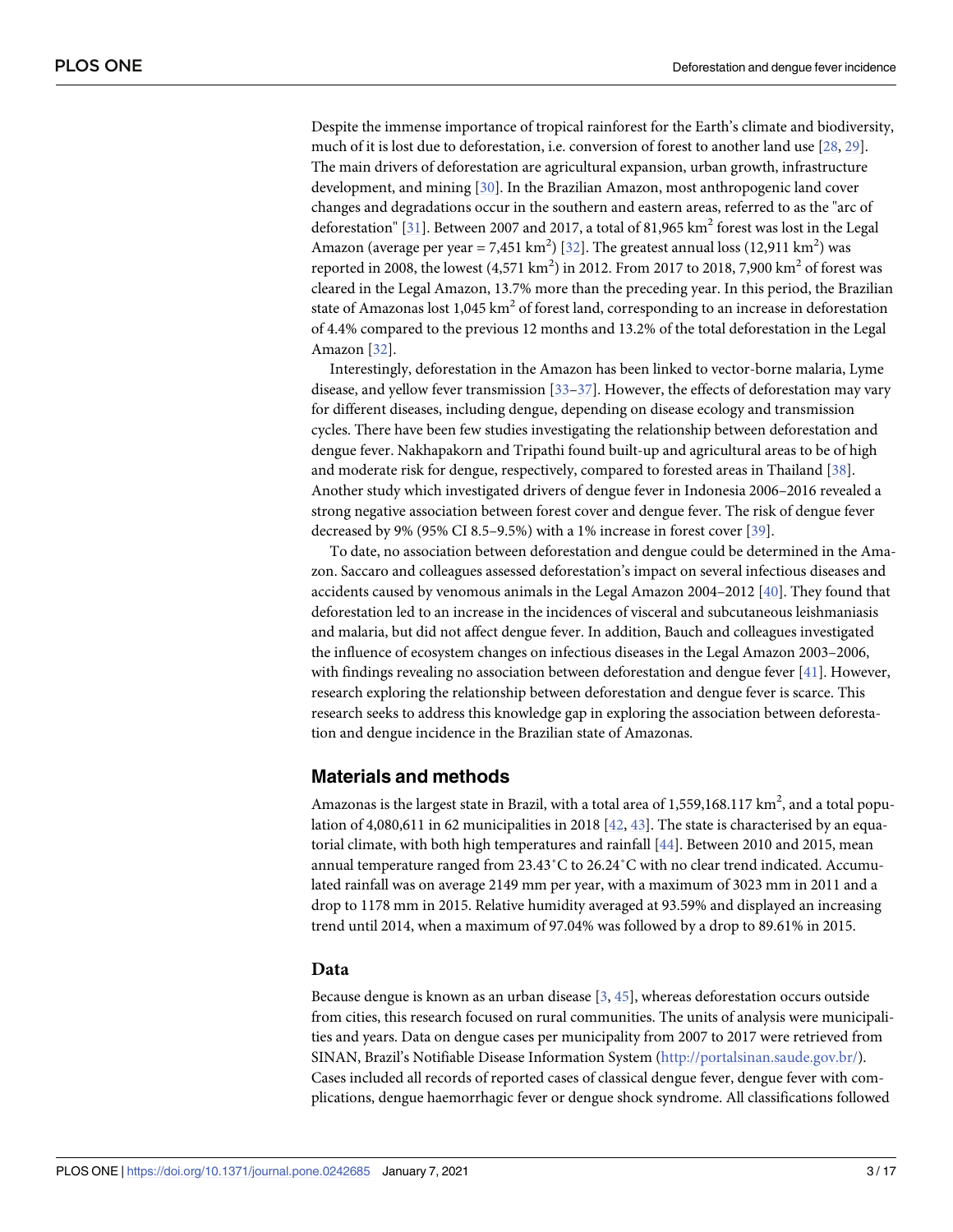<span id="page-3-0"></span>the corresponding recommendations of the World Health Organization (WHO) [\[46\]](#page-14-0). Cases were furthermore differentiated in rural, peri-urban and urban, according to the classification by the Brazilian Institute of Geography and Statistics (IBGE) [\[47\]](#page-14-0). Peri-urban cases were combined with rural cases, amounting to 5,077 (2.96%) of the 164,671 valid cases. Three municipalities were found to have incomplete records: Pauini had no record for 2007–2013, Tonantins and Nhamundá had no records for 2014–2018. For these, the available years were treated as the study period. Inclusion criteria of cases were the presence of information about urban/rural status and their respective municipality. Sizes of the rural population per municipality were derived from the 2000 and 2010 IBGE population censuses [\[48\]](#page-14-0) and determined for the years in between and after 2010 using linear inter- and extrapolation. Dengue fever incidence was then calculated per 100,000 population. Population estimates for each municipality were assessed for completeness and consistency, with only the municipality Iranduba indicating inconsistent estimates. Due to a sharp decrease in population size from 2000 to 2010, extrapolation yielded very small to negative population counts resulting first in overestimating and then negative incidences. Hence, the municipality was excluded from the analysis.

For the purpose of this study, deforestation is described as the incremental forest loss from one year to another (in  $km^2$ ) and as a proportion of the total forest area of the preceding year. Deforestation per municipality was obtained from the Project for Monitoring Deforestation in the Legal Amazon (PRODES) by the National Institute for Space Research (INPE) [[49](#page-14-0)]. Relative deforestation rates compared to the 2007 forest area were calculated.

The following socioeconomic indicators were included: Mean monthly household income per capita, the proportion of poor population and population living in households with semiadequate sanitation [\[48\]](#page-14-0), and the Municipal Human Development Index (MHDI) [\[50\]](#page-14-0). Except for the last, all indicators refer to the rural population. To approximate the likelihood of case notification through the healthcare system, the Performance Index of the Unified Health Sys-tem (Indice de Desempenho do SUS [IDSUS]) was included in the study [\[51\]](#page-14-0). The IDSUS includes 24 indicators to assess the potential access, the access obtained, and the effectiveness of health system services. Access to and effectiveness of healthcare were included in the analysis. The variable access to healthcare encompasses 16 indicators of basic health assistance, reflecting both the potential and actually obtained access to the public health system. The effectiveness variable describes the performance of the public health system through eight indicators. Both variable indicators range from 0 to 10, with higher values indicating a better performance [[52](#page-14-0)]. As climatic conditions are known to influence DENV transmission [\[10\]](#page-12-0), mean annual temperature (˚C), relative humidity (%) [[53](#page-14-0)], and annual cumulative precipitation (mm) [\[54\]](#page-14-0) for 2010–2015 were included. S1 [Table](#page-11-0) provides a detailed variable description.

For each municipality, the year with the highest absolute forest loss was determined to define deforestation events for further analysis. That way, dengue incidences one year before and 1–5 years after deforestation were compared. If the year with the highest absolute forest loss did not meet one or more of the following inclusion criteria, the year with the next most significant loss was selected: (a) Dengue incidence data were available in the years following the deforestation event, (b) the latest possible year of a deforestation event was determined by the respective outcome (incidence 1–5 years later, i.e. 2016 was the latest possible year for incidence after one year), (c) for analyses that entail the comparison of dengue incidence before and after deforestation, the earliest possible year of deforestation was 2008, and (d) if two or more years which all meet the above criteria present the same, greatest absolute forest loss, then the later year was considered.

The authors employed exclusively historical secondary, publicly available data for the present analysis. Thus, no ethical clearance was required.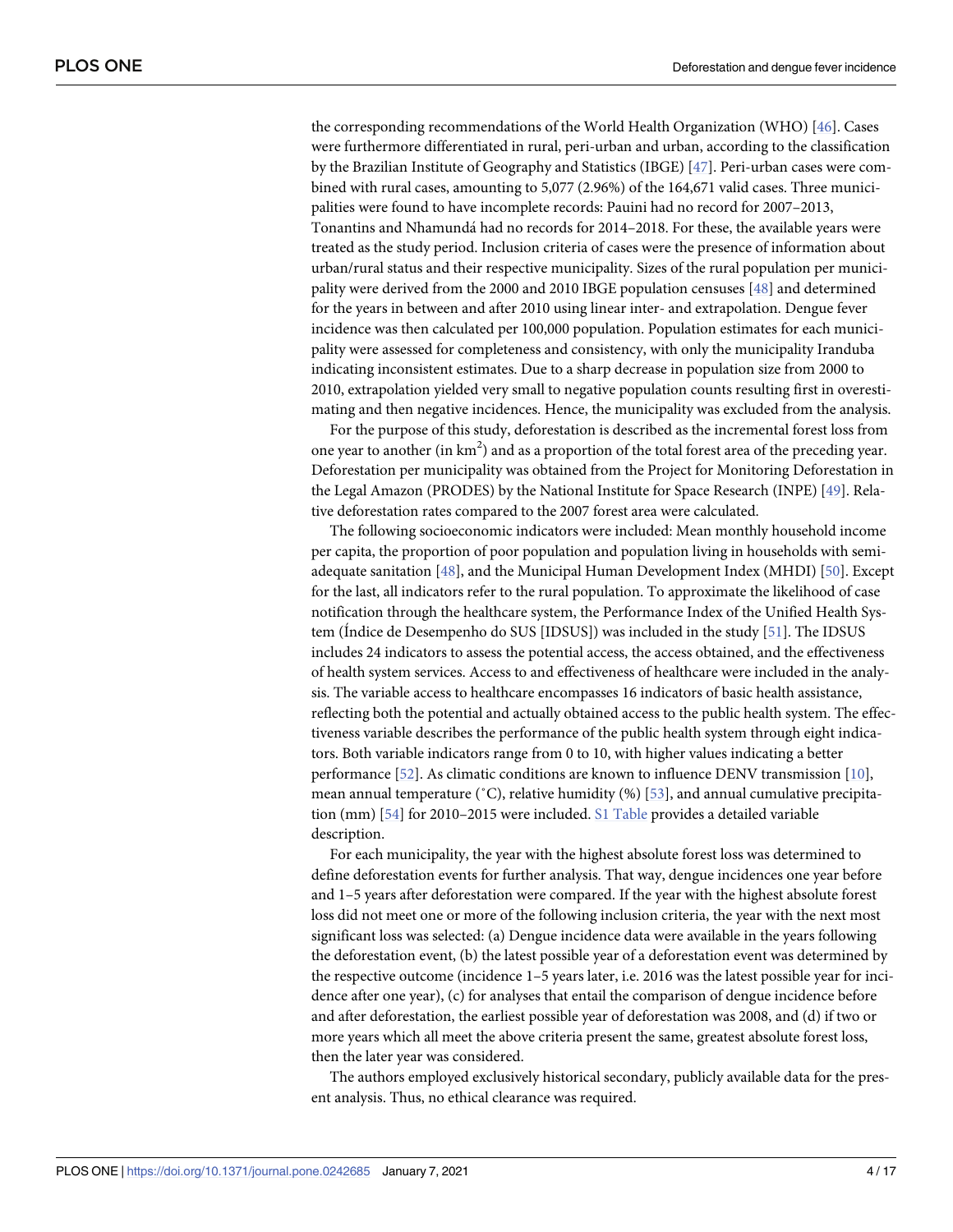#### <span id="page-4-0"></span>**Statistical analysis**

Statistical analysis was performed using R (packages dplyer, ggplot2, sandwich, AER, MASS) [\[55](#page-14-0)[–59\]](#page-15-0). Significance level for all statistical tests was set to p *<* 0.05.

Baseline information was presented on all studied variables. The influence of deforestation on dengue incidence was first approached descriptively.

Bivariate analyses comprised Pearson correlation and paired samples *t*-tests. Pearson correlation analyses were used to determine associations of all study variables with mean rural dengue incidence. Such tests were also performed with the transformed data to test for possible dose-response relationships between deforestation and dengue incidence 1–5 years later, respectively. These tests were furthermore stratified according to whether a dengue outbreak took place (2011 & 2014) the year before and the respective year after the year of the greatest deforestation event. Dependent *t*-tests were conducted to determine whether there was a difference between dengue incidence before and after the deforestation event. Five tests using the transformed data were performed comparing the mean dengue incidence before the deforestation event with the incidence of 1–5 years after the deforestation event. A subsequent analysis comprised five paired samples *t*-tests of dengue incidences with a lag of 2–6 years around randomly selected years. These tests were performed to explore a potential underlying time trend which may affect observed effects when assessing the changes in incidence in the years following a deforestation event.

Finally, multivariate generalised linear models were performed to assess how the distribution of mean dengue incidence is affected by the extent of deforestation during the study period while controlling for other variables. As dengue incidence was presented as count data and followed a Poisson-like distribution, a Poisson regression model approach was considered suitable for the analysis. However, due to significant overdispersion (variance unequal to the mean), modification of the Poisson regression model was required. Two common ways to address over-dispersed count outcome variables are quasi-Poisson and negative binomial regression. Because the relationship between mean and variance corresponds to a negative binomial (non-linear relationship) rather than quasi-Poisson distribution (linear relationship), a negative binomial regression approach was chosen. The selection of an appropriate prediction model was based on an exploratory analysis using different subsets of variables, including the assessment of the model fit with and without the predictor variables. Model selection criteria included AIC and BIC, the total number of predictor variables as well as the number of significant predictor variables included in the model, considering the theoretical context of this research. The chosen model had the lowest possible AIC as well as BIC value with an adequate number of relevant environmental and sociodemographic predictor variables to be included in the analysis (mean relative forest loss, MHDI, access to healthcare and mean annual temperature).

#### **Results**

A description of the study variables is given in [Table](#page-5-0) 1. The mean MHDI was 0.57, reflecting a low development. The mean monthly household income per capita was R\$147.6 ( $\approx$  US\$84), while 87.8% of the population was considered poor. 14.7% had semi-adequate sanitation facilities. Amazonas had an average temperature of 24.9˚C, mean annual precipitation of 2149 mm, and 93.6% mean relative humidity. The effectiveness of healthcare index was 7.95 on average, corresponding to a good performance, whereas the access to healthcare index was less  $(mean = 2.95)$ .

The average annual incidence of reported rural dengue cases in Amazonas was 57.84 per 100,000 during the study period. A mean of zero rural cases was reported from the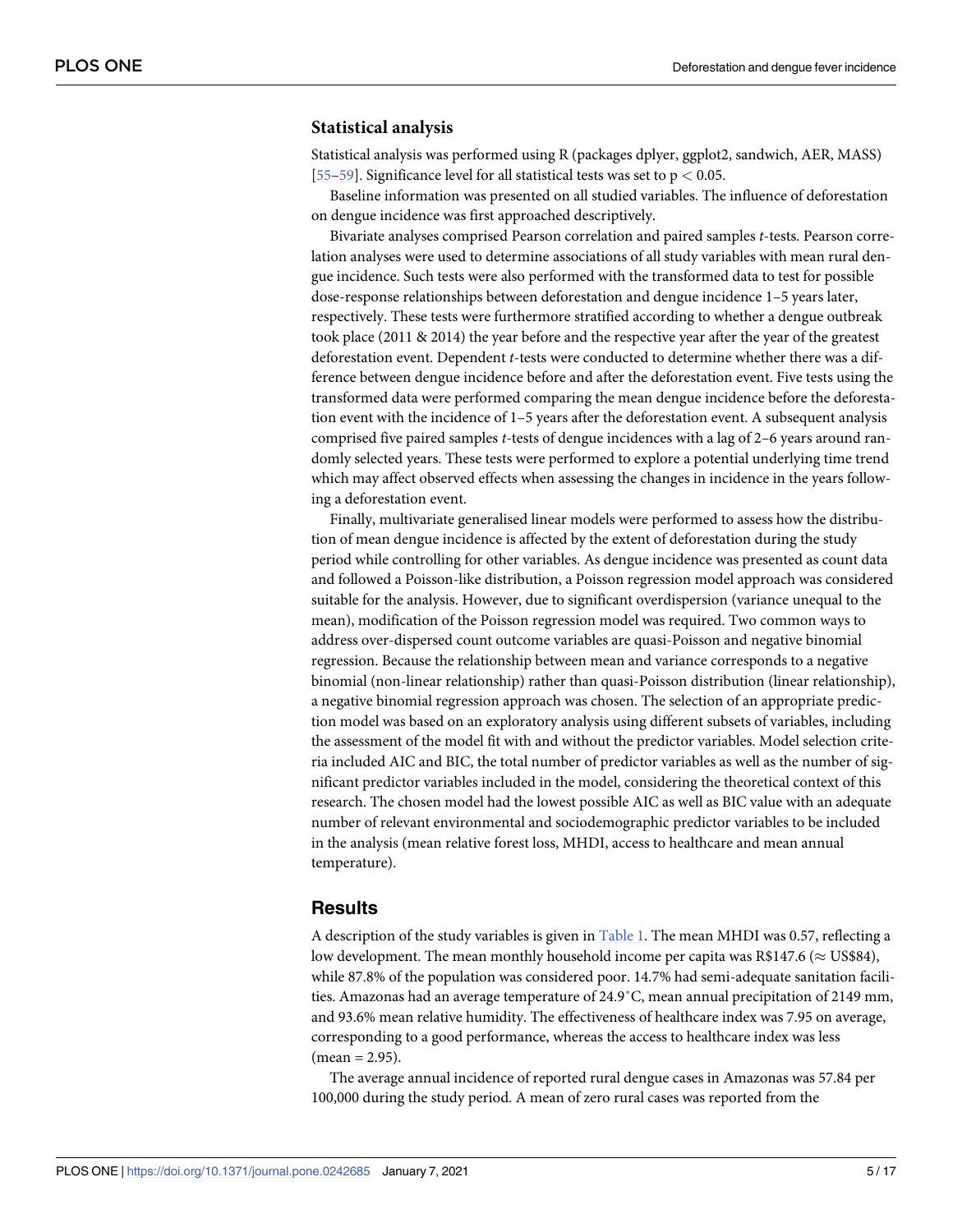| Variable                                                   | n                            | Mean $(\pm SD)$                           | <b>Median</b> | Min   | Max     |
|------------------------------------------------------------|------------------------------|-------------------------------------------|---------------|-------|---------|
|                                                            |                              | Sociodemographic Characteristics          |               |       |         |
| <b>Municipality Human Development Index</b>                | 62                           | $0.57 (\pm 0.05)$                         | 0.56          | 0.45  | 0.74    |
| Household income per capita (R\$) per month                | 62                           | $147.6 (\pm 56.37)$                       | 132.0         | 73.0  | 357.0   |
| Proportion (%) of poor population                          | 62                           | $87.81 (\pm 7.15)$                        | 89.21         | 60.01 | 96.21   |
| Proportion (%) of population with semi-adequate sanitation | 62                           | $14.72 (\pm 12.05)$                       | 11.26         | 0.36  | 53.18   |
|                                                            | Dengue Incidence             |                                           |               |       |         |
| Mean incidence of dengue fever per 100,000                 | 58                           | 57.84 $(\pm 107.02)$                      | 16.54         | 0.00  | 636.90  |
|                                                            | Deforestation                |                                           |               |       |         |
| Mean annual forest loss $(km^2)$                           | 62                           | $10.09 \ (\pm 23.13)$                     | 3.09          | 0.41  | 139.34  |
| Mean annual forest loss (%)                                | 62                           | $0.089 \ (\pm 0.165)$                     | 0.032         | 0.002 | 1.121   |
| Total loss of forest area (km <sup>2</sup> )               | 62                           | $110.97 (\pm 254.42)$                     | 33.90         | 4.50  | 1532.70 |
| Total forest loss (% of 2007 area)                         | 62                           | $0.98 (\pm 1.81)$                         | 0.36          | 0.02  | 12.33   |
|                                                            |                              | <b>Climatic and Environmental Factors</b> |               |       |         |
| Temperature (°C)                                           | 62                           | 24.88 $(\pm 0.63)$                        | 25.08         | 23.43 | 26.24   |
| Precipitation (mm)                                         | 61                           | $2149 (\pm 365.24)$                       | 2113          | 1178  | 3023    |
| Relative humidity (%)                                      | 62                           | $93.59 \ (\pm 1.27)$                      | 93.64         | 89.61 | 97.04   |
|                                                            | <b>Healthcare Indicators</b> |                                           |               |       |         |
| <b>Access to healthcare</b>                                | 62                           | $2.95 (\pm 0.80)$                         | 3.00          | 1.38  | 4.71    |
| <b>Effectiveness of healthcare</b>                         | 62                           | 7.95 ( $\pm$ 0.53)                        | 7.93          | 6.86  | 9.07    |

#### <span id="page-5-0"></span>**[Table](#page-4-0) 1. Description of the study variables.**

SD = Standard deviation

<https://doi.org/10.1371/journal.pone.0242685.t001>

municipalities Amaturá, Eirunepé, Envira, and Santa Isabel do Rio Negro, whereas Manaus reported the highest average incidence (636.9 per 100,000). Average dengue incidence was 13.49 cases per 100,000 rural population in 2007, increased in 2010 and peaked in 2011 at 138.97 cases per 100,000 (see [Fig](#page-6-0) 1). After a decrease in 2012, incidence again reached a peak in 2014 which was lower than in 2011 (94.74 cases per 100,000). Since then, incidence displayed a decreasing trend with an especially steep drop to 52.31 cases per 100,000 rural population in 2017.

In 2007, an average of 77.79% of the municipalities' surface was covered by forest. Ipixuna had the highest forest cover with 97.30%, Urucurituba the lowest with 4.51%. The most significant absolute total loss during the study period occurred in Lábrea (1532.7 km<sup>2</sup>), the greatest relative total loss in Careiro da Várzea (12.3%). The average absolute and relative deforestation during the study period was 10.1 km<sup>2</sup> and 0.09%, respectively. [Fig](#page-7-0) 2 displays the trajectories of absolute and relative forest loss during the study period. The average absolute annual forest loss in Amazonas was 8.8 km<sup>2</sup> forest loss per municipality in 2007, with its low of 5.6 km<sup>2</sup> in 2009. Since 2012 (7.7  $\text{km}^2$ ), incremental absolute deforestation on the municipality level increased up to 16.9 km<sup>2</sup> in 2017, about twice the deforestation levels from 2007. Incremental relative deforestation, i.e. the loss compared to the area of the preceding year, was 0.04% on average per municipality. The highest relative deforestation on the municipality level followed an initial peak in 2008 (0.06%) during the study period, with 0.07% forest loss per municipality in 2010. Since then, the deforestation rate declined to 0.03% in 2013, with an upward trend to 0.06% until 2017.

When assessing the mean annual dengue incidence and deforestation rates in the study region, no similar patterns of rural dengue incidence could be described. However, municipalities in the central region tend to have higher incidences, while municipalities in the south and east of Amazonas experienced more significant deforestation than the rest of the state. [S2](#page-11-0)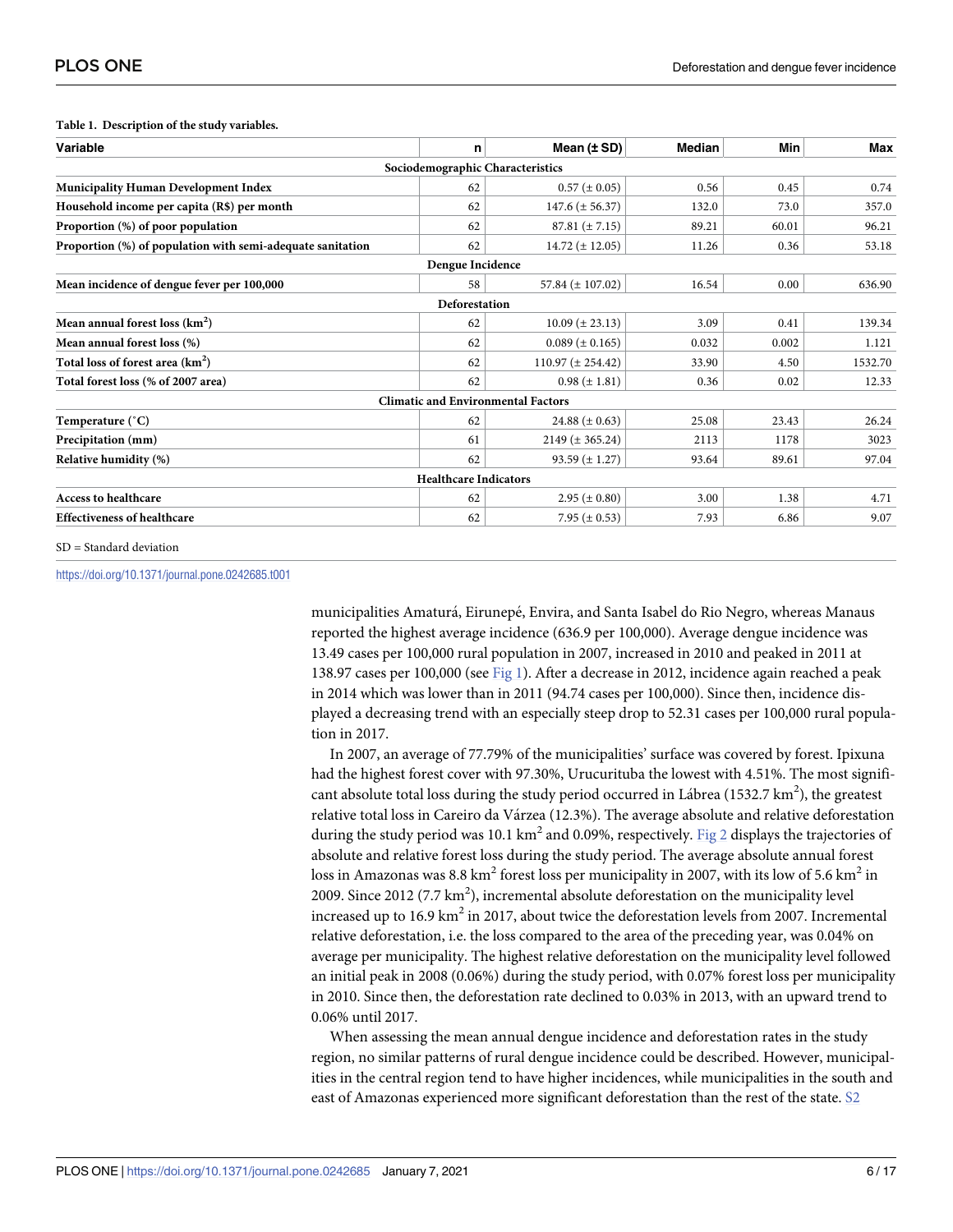<span id="page-6-0"></span>

<https://doi.org/10.1371/journal.pone.0242685.g001>

[Table](#page-11-0) provides the mean dengue incidence per 100,000 and mean deforestation rate during the study period 2007–2017 for each municipality.

The greatest forest loss per municipality was 75% higher on average than the mean annual deforestation during the study period. S3 [Table](#page-12-0) shows the highest forest loss compared to the mean annual loss throughout the study region.

Most municipalities experienced an increase in incidence during the years following deforestation. S4 [Table](#page-12-0) shows the differences between the dengue incidence one year before, and the incidence one, two, three, four, and five years after deforestation per municipality. Overall, later years after deforestation tend to present stronger increases in dengue incidence.

Pearson correlation tests between average annual dengue fever incidence and the chosen study variables revealed significant associations of dengue incidence with MHDI ( $r = 0.51$ ,  $p<0.001$ ), the proportion of poor population ( $r = -0.28$ ,  $p = 0.034$ ), the average monthly household income  $(r = 0.33, p = 0.012)$ , and the access-related performance of healthcare systems (r = 0.45, p*<*0.001) [\(Table](#page-7-0) 2). No climatic variable, and neither absolute nor relative average annual forest loss, correlated significantly with average dengue incidence. The extent of neither forest loss variable appeared to be associated with dengue incidence one to five years after the deforestation event. Stratification for outbreaks occurring in the respective year after deforestation (2011, 2014) yielded similar results. Furthermore, access to healthcare was positively associated with the household income per month (r = 0.441, 95% CI 0.215–0.622, p*<*0.001), MHDI (r = 0.638, 95% CI 0.462–0.766, p*<*0.001) and inversely associated with the proportion of poor population ( $r = -0.394$ , 95% CI -0.586--0.160,  $p = 0.002$ ).

Paired samples *t*-tests demonstrated significant mean differences of the dengue incidence one year before deforestation and two years  $(31.27 \text{ per } 100,000, p = 0.004)$ , three years  $(55.47$ per 100,000,  $p = 0.002$ ), and five years after deforestation (67.71 per 100,000,  $p = 0.035$ )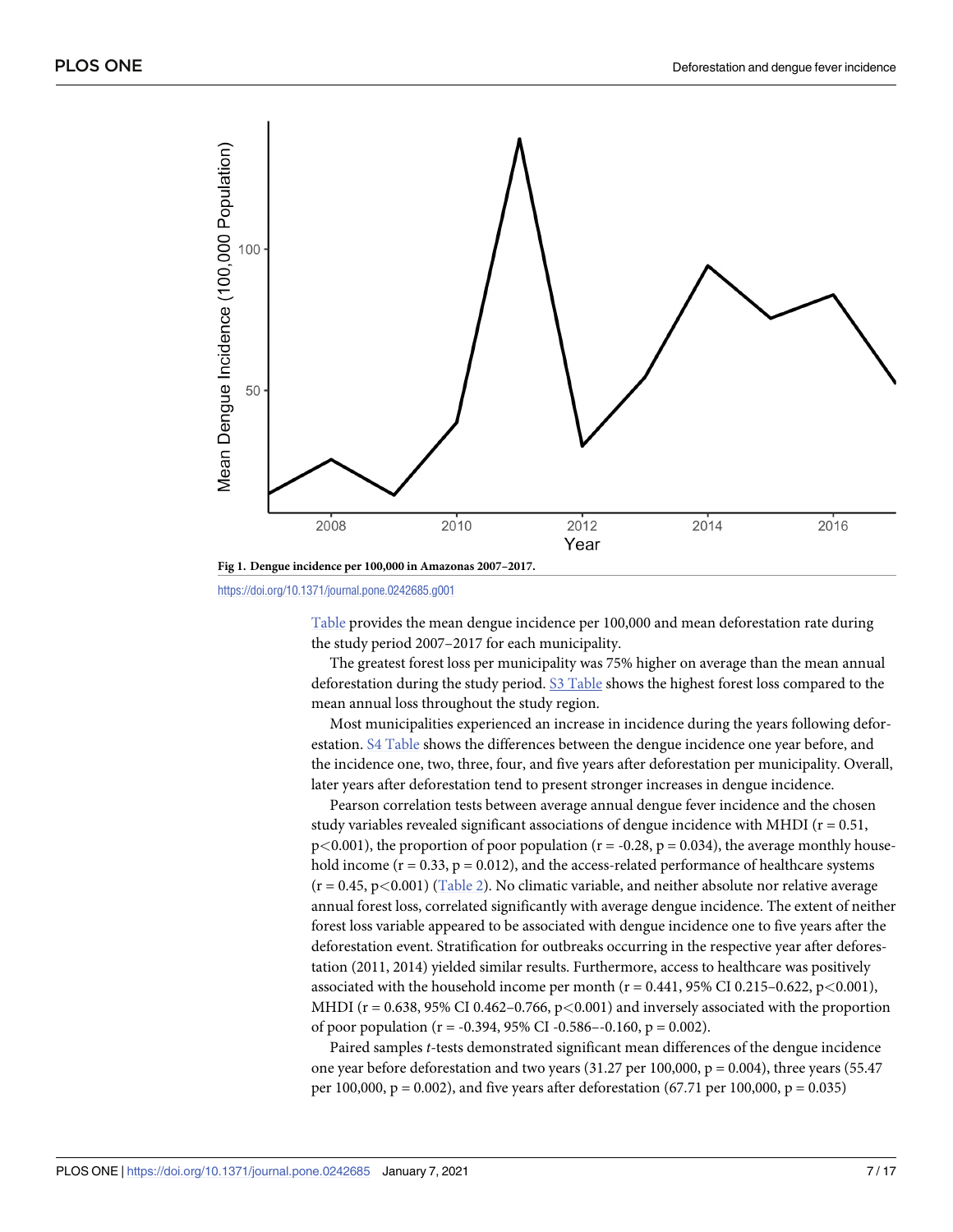<span id="page-7-0"></span>

[Fig](#page-5-0) 2. Annual forest loss in Amazonas 2007–2017 (left: km², right: % of 2007 area; shaded areas indicate 95% confidence **intervals).**

<https://doi.org/10.1371/journal.pone.0242685.g002>

[\(Table](#page-8-0) 3). All tests with randomly selected years except for one showed no significant differences, indicating the absence of an underlying secular trend.

Given the results of the multivariate negative binomial regression analysis, access to healthcare was found to be the only covariate coefficient significantly different from zero. The parameter estimates and standard errors for the variables included in the final model are given in [Table](#page-8-0) 4. Mean annual forest loss, MHDI and mean annual temperature were no significant predictors of dengue incidence. Access to healthcare was found to be significantly and positively related to dengue (Estimate =  $0.691$ , SE =  $0.246$ , p =  $0.005$ ).

#### **Discussion**

This study aimed to explore the rural dengue fever incidence in relation to deforestation in Amazonas between 2007 and 2017. During the study period, dengue incidence followed an overall increasing trend, with peaks in 2011 and 2014 and a slight decrease in 2017. The municipalities with the highest dengue fever burden (Manaus, Guajará and Tefé) appear to be scattered throughout the state. Absolute forest loss increased considerably since 2013, while relative forest loss reached its highest level in 2010 and, after a sharp decrease, demonstrated a steep increase since 2013. Most affected municipalities are located in the south and east of

**[Table](#page-6-0) 2. Pearson correlations of mean dengue incidence with study variables.**

| Variable                                                   | $\mathbf n$ | Pearson r | p           |
|------------------------------------------------------------|-------------|-----------|-------------|
| <b>Municipality Human Development Index</b>                | 58          | 0.512     | ${<}0.001*$ |
| Household income per capita (R\$) per month                | 58          | 0.328     | $0.012*$    |
| Proportion (%) of poor population                          | 58          | $-0.279$  | $0.034*$    |
| Proportion (%) of population with semi-adequate sanitation | 58          | 0.234     | 0.076       |
| Annual forest loss $(km2)$ during the study period         | 58          | 0.029     | 0.829       |
| Annual forest loss (%) during the study period             | 58          | $-0.047$  | 0.724       |
| Temperature (°C)                                           | 58          | $-0.009$  | 0.948       |
| Precipitation (mm)                                         | 57          | $-0.184$  | 0.170       |
| Relative humidity (%)                                      | 58          | $-0.031$  | 0.816       |
| <b>Access to healthcare</b>                                | 58          | 0.449     | ${<}0.001*$ |
| <b>Effectiveness of healthcare</b>                         | 58          | 0.044     | 0.744       |

 $*$  significance on the  $p < 0.05$  level

<https://doi.org/10.1371/journal.pone.0242685.t002>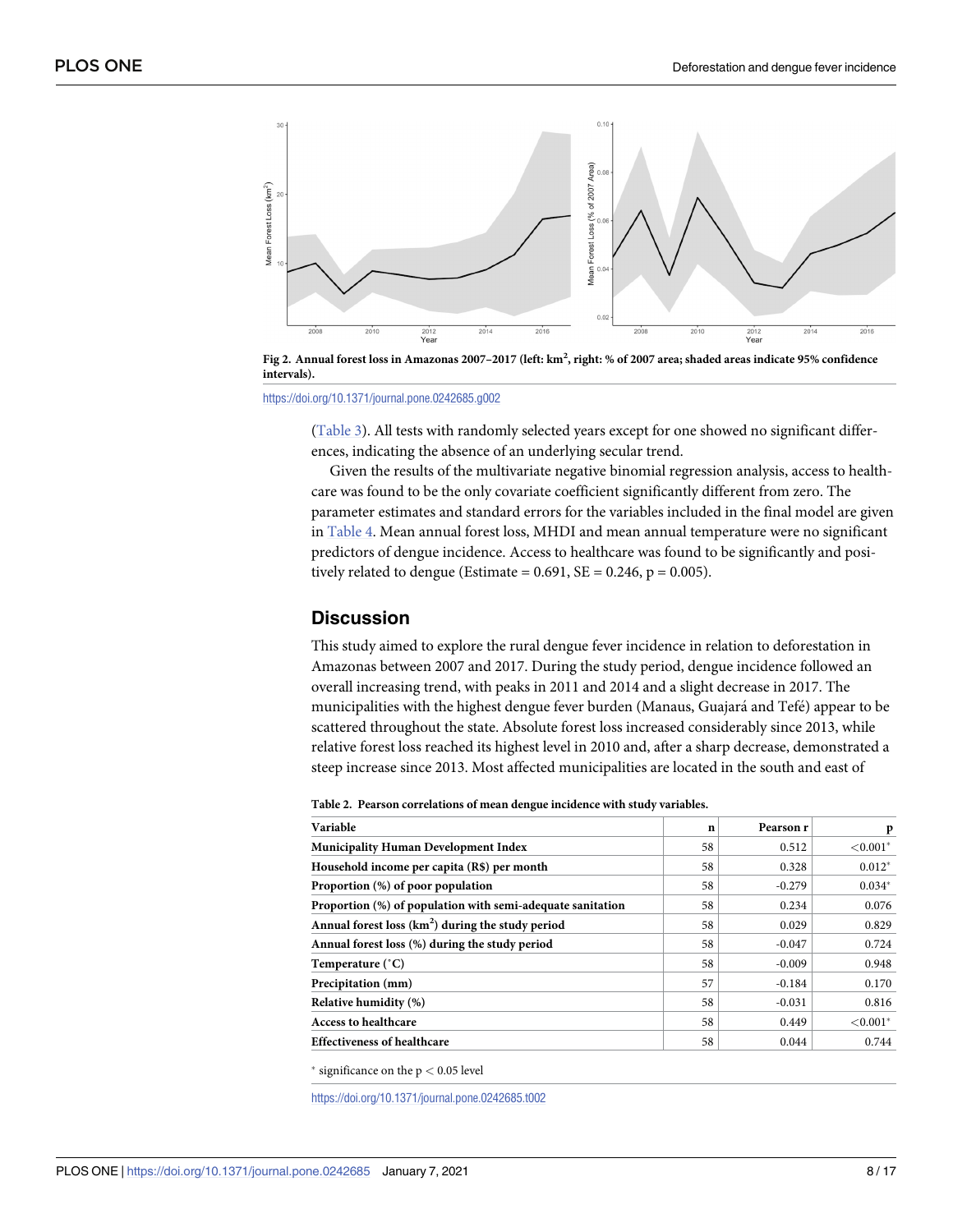|                             | N  | Mean of the differences | 95% CI            |      | df | p        |
|-----------------------------|----|-------------------------|-------------------|------|----|----------|
| 1 year after deforestation  | 57 | 56.64                   | $-34.26 - 147.55$ | 1.25 | 56 | 0.217    |
| Random 2-year time lag      | 61 | 65.52                   | $-4.39 - 135.43$  | 1.87 | 60 | 0.066    |
| 2 years after deforestation | 59 | 31.27                   | $10.21 - 52.22$   | 2.99 | 58 | $0.004*$ |
| Random 3-year time lag      | 61 | 16.77                   | $-41.32 - 74.86$  | 0.58 | 60 | 0.566    |
| 3 years after deforestation | 59 | 55.47                   | 20.60-90.35       | 3.18 | 59 | $0.002*$ |
| Random 4-year time lag      | 58 | 41.63                   | 1.28-81.97        | 2.07 | 57 | $0.043*$ |
| 4 years after deforestation | 58 | 57.60                   | $-0.90 - 116.10$  | 1.97 | 57 | 0.054    |
| Random 5-year time lag      | 60 | 18.13                   | $-18.09 - 54.35$  | 1.00 | 59 | 0.321    |
| 5 years after deforestation | 58 | 67.71                   | 4.78-130.63       | 2.15 | 57 | $0.035*$ |
| Random 6-year time lag      | 60 | 27.26                   | $-6.63 - 61.15$   | 1.61 | 59 | 0.113    |

<span id="page-8-0"></span>

|  |  |  | Table 3. Paired samples <i>t</i> -tests for dengue incidence 1 year before and 1-5 years after deforestation and corresponding random years. |  |  |
|--|--|--|----------------------------------------------------------------------------------------------------------------------------------------------|--|--|
|  |  |  |                                                                                                                                              |  |  |

� significance on the p *<* 0.05 level

<https://doi.org/10.1371/journal.pone.0242685.t003>

Amazonas. The comparison of dengue incidences before and one to five years after major deforestation events indicated increases in incidence two, three, and five years after deforestation. The comparison of incidences with the same lag times independently from deforestation by selecting years randomly did not reveal significant differences, indicating an absence of underlying time trends. However, when assessing the influence of higher deforestation levels on increasing dengue fever incidence during the study period while controlling for other variables, no association could be found. Instead, the findings of the analysis reveal that access to healthcare was the only significant predictor of dengue incidence. Access to healthcare was also found to be associated with socioeconomic markers, namely MHDI, proportion of poor population and income, all of which were correlated with dengue incidence in the bivariate analysis.

In order to verify the trends seen in the historical health data derived for Amazonas, the study data were compared to the epidemic trends seen in the American region. Brazil and other Latin American countries faced dengue fever epidemics in 2010/2011 and 2015/2016 [\[60\]](#page-15-0). The 2010/2011 epidemic is also recorded in the Amazonas data, mainly in 2011, whereas a second outbreak in 2014 can rather be suspected. A drop in the 2017 dengue incidence is in line with reports on the American region provided by the WHO [\[24\]](#page-13-0), with different potential reasons debated in the literature. In 2015/2016, Zika virus (ZIKV, *Flaviviridae* family) caused a major epidemic in the Americas, which the WHO declared a Public Health Emergency of International Concern in early 2016. Like DENV, ZIKV shares the same mosquito vector *Ae*. *aegypti* [[61](#page-15-0)], shows a similar clinical picture and complicates accurate DENV serological diagnostics because of serological cross-reaction with other flaviviruses [\[62–64](#page-15-0)]. Moreover, Rico-Mendoza *et al*. concluded that a decrease in dengue cases seen in Colombia after co-circulation of dengue, Zika and chikungunya viruses could yield cross-protection against each of the

| Covariate                   | Coefficient estimate | Standard error | 95% Confidence Interval | Prob> z  |
|-----------------------------|----------------------|----------------|-------------------------|----------|
| Mean annual forest loss (%) | $-1.136$             | 0.919          | -2.938–0.666            | 0.217    |
| <b>MHDI</b>                 | 0.511                | 0.306          | $-0.088 - 1.110$        | 0.095    |
| <b>Access to healthcare</b> | 0.691                | 0.246          | $0.208 - 1.174$         | $0.005*$ |
| Mean temperature            | $-0.055$             | 0.283          | -0.608–0.498            | 0.845    |

#### **[Table](#page-7-0) 4. Parameter estimates for covariates.**

 $*$ significance on the  $p < 0.05$  level.

<https://doi.org/10.1371/journal.pone.0242685.t004>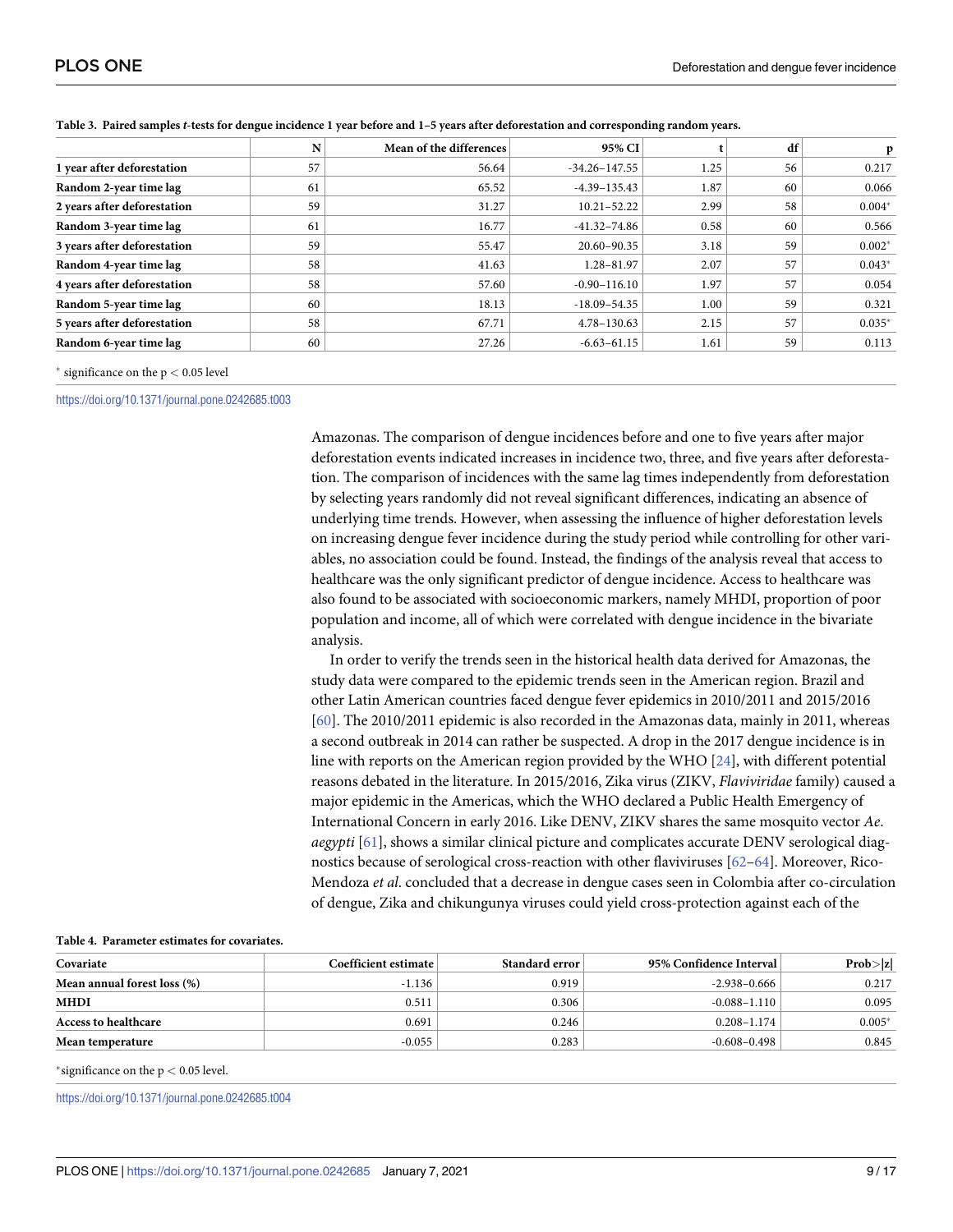<span id="page-9-0"></span>*Aedes*-borne viruses [\[65\]](#page-15-0). On the backdrop of the Zika outbreak in Brazil in 2015/2016 [[66](#page-15-0)], the impact of cross-protection but also cross-reactivity in diagnostic testing should be investigated further to understand the epidemiological trends of co-circulating DENV and ZIKV.

A similar comparative approach was followed for the deforestation data. This study points to the south and south-east of Amazonas to experience most deforestation. These locations correspond to Amazonas' borders to Pará, Mato Grosso and Rondônia, all known as states with high deforestation levels [[32](#page-13-0)].

Within the context of this study, the findings support the results of Nakhapakorn et al., who found no association between deforestation and dengue fever in Thailand [[38](#page-14-0)], as well as Saccaro et al., who used PRODES data to examine the effect on deforestation on multiple infectious diseases across the Legal Amazon [\[40\]](#page-14-0). However, the association of healthcare access and dengue incidence as found in this study may point to an important limitation when using historical health report data available for Amazonas. Reported dengue incidence may be considerably more dependent on the capacities and quality of the reporting system than the real disease burden, as dengue data presented through passive surveillance are known to be subject to underreporting and inequality [[25](#page-13-0), [67,](#page-15-0) [68\]](#page-15-0). The associations of the socioeconomic indicators MHDI, proportion of poor population and income with access to healthcare identified in this study further suggest that patterns in reported dengue incidence are primarily driven by surveillance rather than transmission dynamics. There is a need for more comprehensive analysis and field research to better understand the relationship between deforestation events and dengue transmission.

#### **Limitations**

This study has potential limitations concerning the data and methods employed.

Choosing an ecological study design with aggregated data poses a potential threat of ecological fallacy and impedes the consideration of population dynamics such as age as well as interannual climatic variations, both relevant for DENV transmission [[67](#page-15-0), [68](#page-15-0)]. There may further be disparities in the timely fit of data when using deforestation data (assessed mid-year), census data (2010 reports), and climatic data (only available for 2010–2015).

Furthermore, there is potential inaccuracy in deforestation levels reported through the forest monitoring system. Richards et al. compared the deforestation of Amazon rainforest for the years 2008–2012 captured by PRODES with the forest loss captured by remotely-sensed datasets (Global Forest Change dataset and Fire Information for Resource Management Sys-tem) [\[69\]](#page-15-0) and found considerable divergence with an estimated 9,000  $km<sup>2</sup>$  forest loss that was not captured by PRODES, especially in Pará, Mato Grosso and Rondônia. In Amazonas, the highest divergence was found in the north-east, which corresponds to the areas of highest relative forest loss found in this study (see S2 [Table](#page-11-0)). With the overall divergence being low in this state, deforestation can be interpreted with reasonable confidence, bearing in mind that actual deforestation in the most-affected areas was higher than the data suggest.

Finally, this study investigated the influence of deforestation on dengue cases in rural settings, which is less than 3% of all dengue cases in Amazonas. Hence, generalising conclusions from these findings must be drawn with caution as rural dengue incidence only a small proportion of the dengue burden in Amazonas.

This research presents the following methodological limitations: First, the difference in dengue incidence following deforestation events resulting from *t*-tests could be a consequence of an underlying trend rather than a direct effect of deforestation. Although testing randomly selected years with corresponding time lags did not suggest any underlying trends, other environmental or socioeconomic factors may influence the observed effects. Another limitation of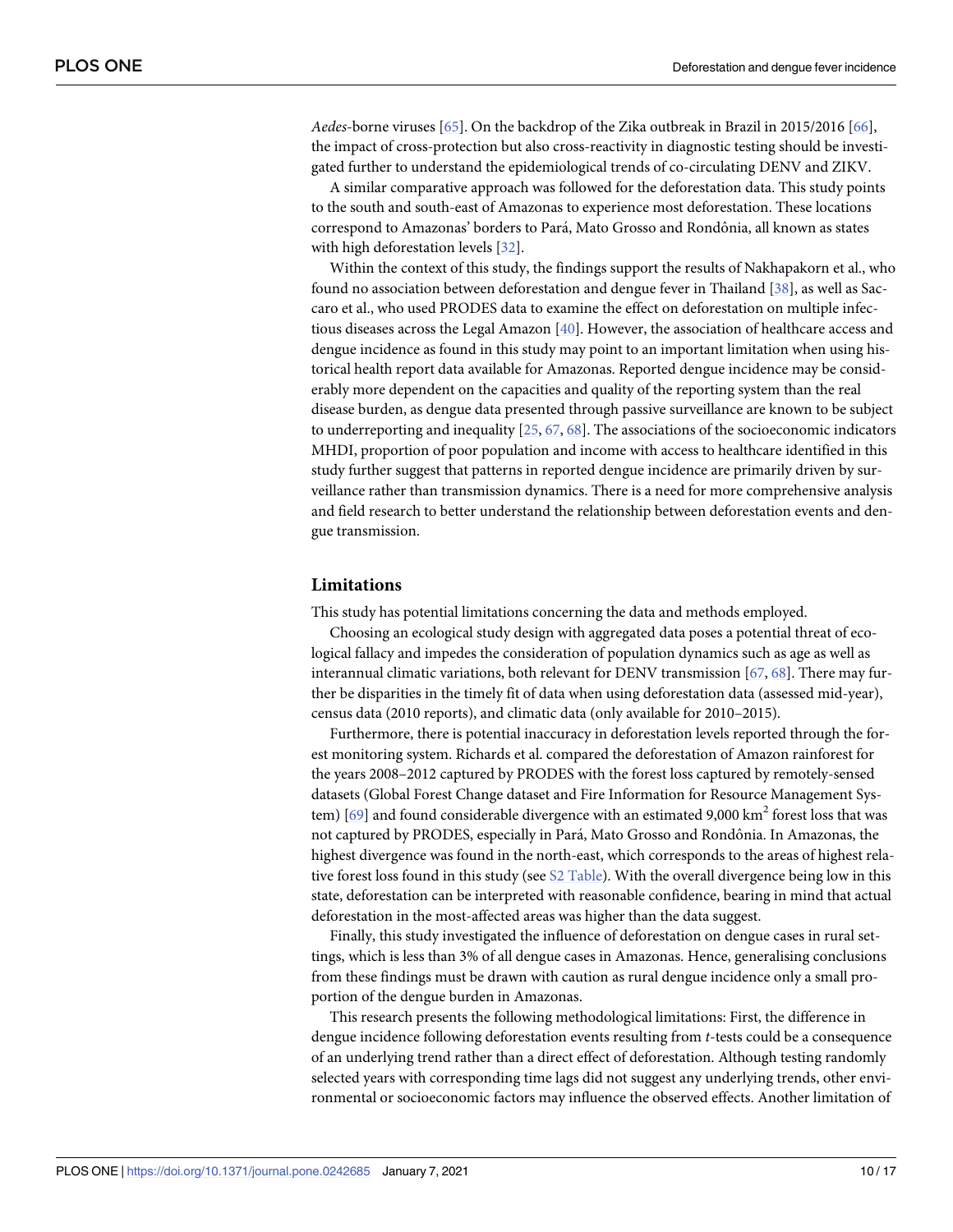<span id="page-10-0"></span>the *t*-tests is the selected baseline year, which was compared with the year after the primary deforestation event and was set as the year prior to the event. Due to interannual variability in dengue incidence levels, the baseline levels could be considerably higher or lower than in other years, hence biasing the comparison with later years after the deforestation event. Second, overdispersion seen in the Poisson model, which was addressed by a negative binomial approach, could indicate the absence of important other influencing factors. Those include, for example, the implementation of prevention and mitigation strategies, the presence of different DENV serotypes throughout the study area, population immunity levels, urbanisation across municipalities or fine-scale climate information, which were not accessible for this study. Incorporating further information in an advanced statistical framework could enhance our understanding of dengue fever distribution in Amazonas and its link to deforestation. Third, the variables chosen in this study are mean incidence and mean deforestation rates, which do not account for trends over time. An approach with finer time scales would allow for a more comprehensive understanding of potential associations between deforestation events and temporal changes in dengue incidences.

Despite these limitations, this study entails a novel approach to avoid the bias of investigating urban disease epidemiology associated with a rural explanation. Urban populations are mostly in no contact with forests (and hence, deforestation), yet suffer from a higher dengue burden than rural populations [\[24\]](#page-13-0). Focusing the analysis on rural and peri-urban dengue transmission areas corresponds to deforestation, as these populations are in closer proximity to forests, and thus more likely to be affected by changes to the sylvatic environment than urban populations. To the authors' best knowledge, this is the first analysis of the effect of deforestation on dengue fever in Amazonas, Brazil, using an ecological study design that excludes urban incidence numbers. Moreover, the comprehensive approach of this study is of significant advantage, as most research performed on the burden of dengue fever and other mosquito-borne diseases focused solely on climatic factors or climatic and sociodemographic influences [\[15,](#page-13-0) [17,](#page-13-0) [70\]](#page-15-0). Multiple perspectives need to be considered to explore disease dynamics more profoundly, including climate, socioeconomics, urbanisation, and vector distribution [\[71\]](#page-15-0).

#### **Implications of the study and directions for future research**

This study could not identify a link between deforestation and dengue fever incidence in the rural areas of the Brazilian Amazon. However, deforestation could be linked to other vectorborne infectious diseases in the Amazon, such as malaria, leishmaniasis and yellow fever [\[43,](#page-14-0) [72\]](#page-15-0). They are complemented by other emerging diseases of public health relevance which have been linked to deforestation, including Oropouche fever, the second most prevalent arboviral disease in Brazil, maintained in both an urban and sylvatic transmission cycles [[73](#page-15-0), [74\]](#page-15-0), and Mayaro fever, which is usually vectored by forest mosquitoes but can also be transmitted by *Aedes* mosquitoes [\[75\]](#page-15-0).

Due to the presence of sylvatic DENV transmission cycles in Africa and Asia, deforestation may have a strong impact on disease transmission in these regions [\[76\]](#page-15-0). Given that there is little to no adaptive barrier of sylvatic strains to infect humans, new DENV strains could add to the current burden, maintaining the disease even if tetravalent vaccines would be implemented [\[77\]](#page-15-0). Integrated vector control and effective surveillance are thus crucial to control these diseases on the backdrop of increasing deforestation rates.

The findings of this study serve as a starting point for further research by highlighting potentials and challenges as well as indicating areas of future research. Key challenges of an ecological study design are a lack of granularity and conflicts in data harmonisation, especially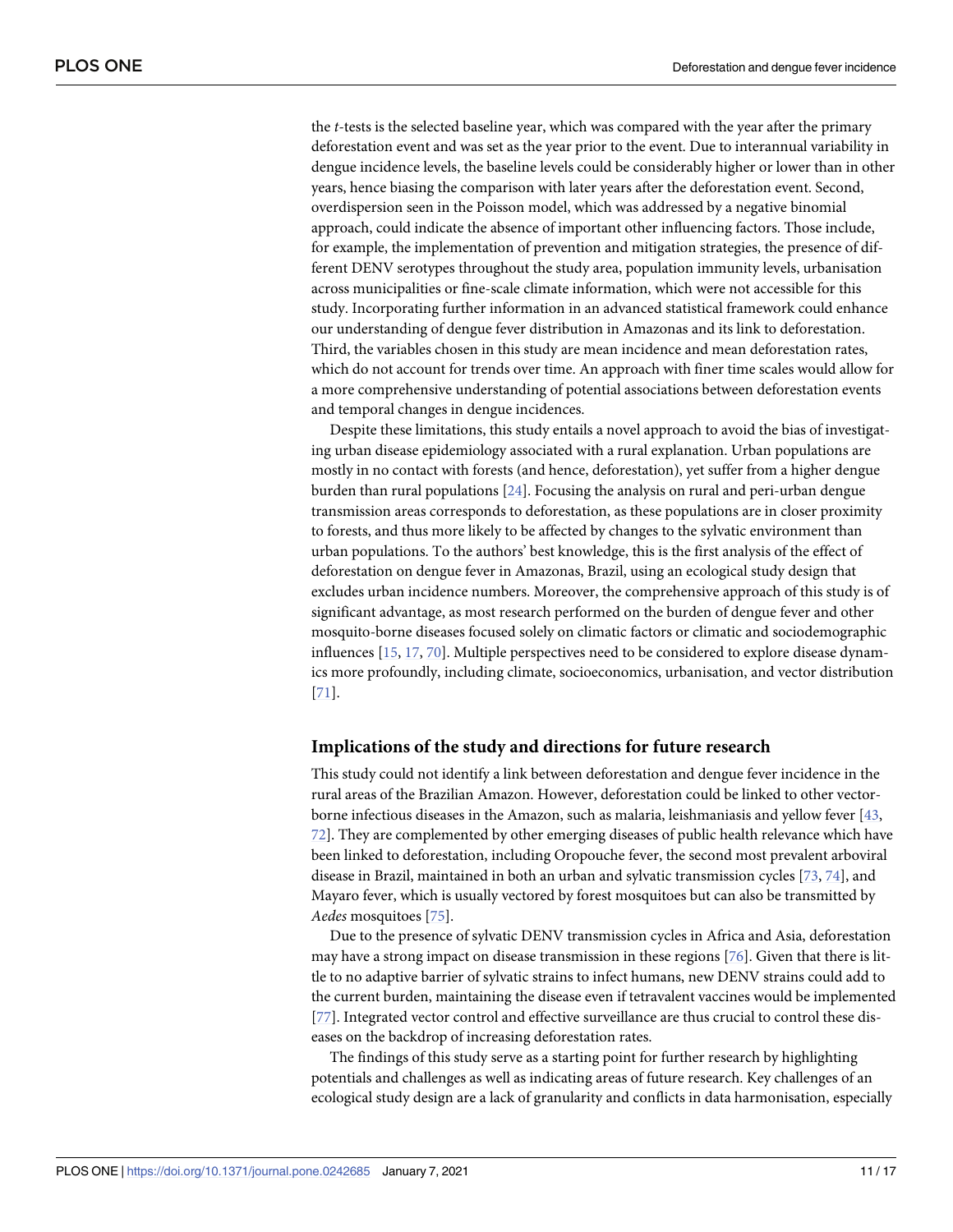<span id="page-11-0"></span>when using Open Data. More fine-scaled but sufficiently structured temporal and spatial information is needed to disentangle trends and associations of potential drivers of dengue emergence in the Brazilian Amazon, with a focus on deforestation. One possibility is to use fine-scale data, for example, on household levels and evaluate dengue incidence and deforestation levels within 200 m on a weekly basis. Data may then be analysed using a time-sensitive approach, such as time series analysis, that may be better suited to follow changes in dengue incidence and its relation to changes in deforestation rates over time. Another challenge in researching environmental influences is of a conceptual nature. Environmental factors are known to affect the distribution and behaviour of insect vectors, and to some extent, pathogen performance, which both shape disease dynamics in human populations [\[37\]](#page-14-0). As consistent mosquito surveillance data were not available, this analysis took advantage of proxy data of dengue transmission hotspots using reported dengue incidences. Deforestation can further be considered as an approximation because the land use subsequent to forest clearing (e.g. agriculture, settlements, infrastructure) is an important dengue risk factor [\[76\]](#page-15-0). For example, two studies evaluated the health effects of land uses in the Brazilian Amazon, including protected areas, indigenous reserves, roads, agriculture and mining [[41](#page-14-0), [78](#page-15-0)]. Although neither studied dengue fever, both constitute good examples for integrating land use in addition to deforestation levels in the research frame. Urbanisation, which may follow the clearing of forest, is thought to be a risk factor for dengue transmission [[79](#page-16-0)]. This is mainly due to higher population density, increased contact among susceptible populations, and increasing sources of artificial water [[20](#page-13-0)].

Thus, the following recommendations result from this study: Research should (1.) be conducted using more fine-scaled temporal and spatial data, (2.) incorporate data on the implementation of preventive and control measures, circulation of DENV serotypes and population immunity levels, (3.) consider multiple steps on the causal chain with special regard to land use following deforestation, and (4.) consider three indicators of DENV transmission: (a.) dengue incidence, (b.) mosquito abundance (e.g. surveillance in areas with and without deforestation), and (c.) DENV data (e.g. estimates of EIP before and after deforestation, or viraemia in infected mosquitoes, humans, and potential reservoir hosts).

## **Conclusion**

The consequences of deforestation are manifold and complex, and their effects reach from climate change and biodiversity to significant human health impacts. This study did not find an association of deforestation of tropical rainforest on dengue fever incidence in the Brazilian state of Amazonas. Although a potential link was indicated through the descriptive and bivariate analysis, a subsequent multivariate approach did not support these findings. The challenges of investigating their effect on dengue fever in the Brazilian Amazon were highlighted and recommendations for future research were derived. The more is known about the links between forest ecosystems and human health, and the better such knowledge is communicated, the better these forests can be protected.

#### **Supporting information**

**S1 [Table.](http://www.plosone.org/article/fetchSingleRepresentation.action?uri=info:doi/10.1371/journal.pone.0242685.s001) Variable description.** (DOCX)

**S2 [Table.](http://www.plosone.org/article/fetchSingleRepresentation.action?uri=info:doi/10.1371/journal.pone.0242685.s002) Mean dengue incidence and mean relative forest loss per municipality in Amazonas 2007–2017.** (DOCX)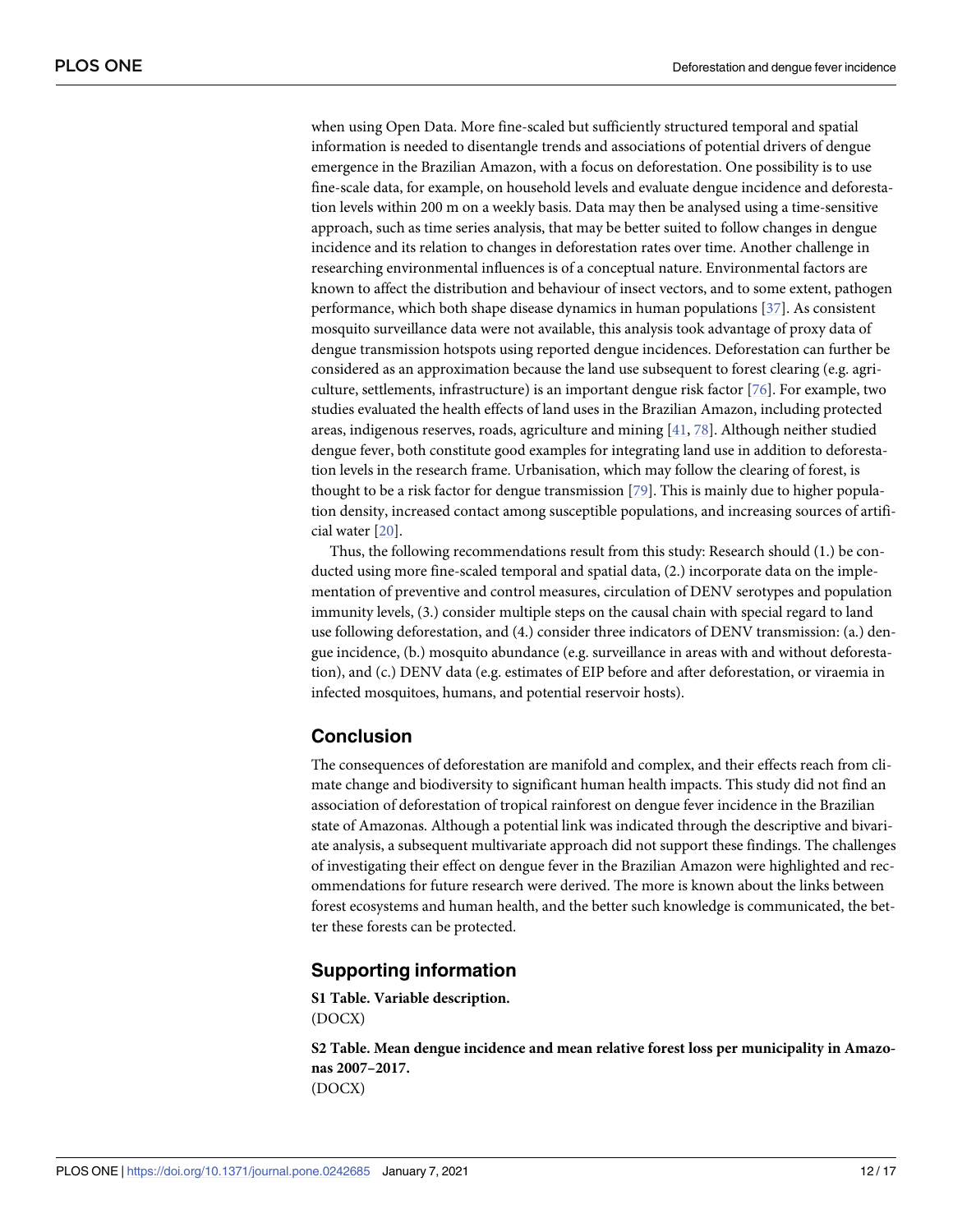<span id="page-12-0"></span>**S3 [Table.](http://www.plosone.org/article/fetchSingleRepresentation.action?uri=info:doi/10.1371/journal.pone.0242685.s003) Greatest forest loss compared to mean loss per municipality in Amazonas.** (DOCX)

**S4 [Table.](http://www.plosone.org/article/fetchSingleRepresentation.action?uri=info:doi/10.1371/journal.pone.0242685.s004) Change in dengue incidence 1–5 years after deforestation event.** (DOCX)

#### **Author Contributions**

**Conceptualization:** Alexandra Kalbus, Vanderson de Souza Sampaio, Juliane Boenecke, Ralf Reintjes.

**Data curation:** Alexandra Kalbus, Vanderson de Souza Sampaio.

**Formal analysis:** Alexandra Kalbus, Vanderson de Souza Sampaio.

**Investigation:** Alexandra Kalbus, Vanderson de Souza Sampaio.

**Methodology:** Alexandra Kalbus, Vanderson de Souza Sampaio, Juliane Boenecke, Ralf Reintjes.

**Supervision:** Juliane Boenecke, Ralf Reintjes.

**Visualization:** Alexandra Kalbus, Juliane Boenecke.

**Writing – original draft:** Alexandra Kalbus, Vanderson de Souza Sampaio, Juliane Boenecke.

**Writing – review & editing:** Alexandra Kalbus, Vanderson de Souza Sampaio, Juliane Boenecke, Ralf Reintjes.

#### **References**

- **[1](#page-1-0).** Guzman MG, Harris E. Dengue. Lancet. 2015 Jan; 385(9966):453–65. [https://doi.org/10.1016/S0140-](https://doi.org/10.1016/S0140-6736%2814%2960572-9) [6736\(14\)60572-9](https://doi.org/10.1016/S0140-6736%2814%2960572-9) PMID: [25230594](http://www.ncbi.nlm.nih.gov/pubmed/25230594)
- **[2](#page-1-0).** Ebi KL, Nealon J. Dengue in a changing climate. Environ Res. 2016 Nov; 151:115–23. [https://doi.org/](https://doi.org/10.1016/j.envres.2016.07.026) [10.1016/j.envres.2016.07.026](https://doi.org/10.1016/j.envres.2016.07.026) PMID: [27475051](http://www.ncbi.nlm.nih.gov/pubmed/27475051)
- **[3](#page-1-0).** Simmons CP, Farrar JJ, van Vinh Chau N, Wills B. Dengue. N Engl J Med. 2012 Apr 12; 366(15):1423– 32. <https://doi.org/10.1056/NEJMra1110265> PMID: [22494122](http://www.ncbi.nlm.nih.gov/pubmed/22494122)
- **[4](#page-1-0).** Murray N, Quam M, Wilder-Smith A. Epidemiology of dengue: past, present and future prospects. J Clin Epidemiol. 2013 Aug; 299. <https://doi.org/10.2147/CLEP.S34440> PMID: [23990732](http://www.ncbi.nlm.nih.gov/pubmed/23990732)
- **[5](#page-1-0).** Lourenco-de-Oliveira R, Castro MG, Braks MA, Lounibos LP. The invasion of an urban forest by dengue vectors in Rio de Janeiro. J Vector Ecol. 2004; 29(1):94–100. PMID: [15266746](http://www.ncbi.nlm.nih.gov/pubmed/15266746)
- **[6](#page-1-0).** Maciel-de-Freitas R, Neto RB, Goncalves JM, Codeco CT, Lourenco-de-Oliveira R. Movement of Dengue Vectors Between the Human Modified Environment and an Urban Forest in Rio de Janeiro. J Med Entomol. 2006 Nov 1; 43(6):1112–20. [https://doi.org/10.1603/0022-2585\(2006\)43\[1112:modvbt\]2.0.](https://doi.org/10.1603/0022-2585%282006%2943%5B1112%3Amodvbt%5D2.0.co%3B2) [co;2](https://doi.org/10.1603/0022-2585%282006%2943%5B1112%3Amodvbt%5D2.0.co%3B2) PMID: [17162942](http://www.ncbi.nlm.nih.gov/pubmed/17162942)
- **[7](#page-1-0).** Kraemer MUG, Reiner RC, Brady OJ, Messina JP, Gilbert M, Pigott DM, et al. Past and future spread of the arbovirus vectors Aedes aegypti and Aedes albopictus. Nat Microbiol 2019 May; 4(5):854–63. <https://doi.org/10.1038/s41564-019-0376-y> PMID: [30833735](http://www.ncbi.nlm.nih.gov/pubmed/30833735)
- **[8](#page-1-0).** Brady OJ, Gething PW, Bhatt S, Messina JP, Brownstein JS, Hoen AG, et al. Refining the Global Spatial Limits of Dengue Virus Transmission by Evidence-Based Consensus. Reithinger R, editor. PLoS Negl Trop Dis. 2012 Aug 7; 6(8):e1760. <https://doi.org/10.1371/journal.pntd.0001760> PMID: [22880140](http://www.ncbi.nlm.nih.gov/pubmed/22880140)
- **[9](#page-1-0).** Bhatt S, Gething PW, Brady OJ, Messina JP, Farlow AW, Moyes CL, et al. The global distribution and burden of dengue. Nature. 2013 Apr 7; 496(7446):504–7. <https://doi.org/10.1038/nature12060> PMID: [23563266](http://www.ncbi.nlm.nih.gov/pubmed/23563266)
- **[10](#page-1-0).** Messina JP, Brady OJ, Golding N, Kraemer MUG, Wint GRW, Ray SE, et al. The current and future global distribution and population at risk of dengue. Nat Microbiol. 2019 Sep; 4(9):1508–1515.
- **[11](#page-1-0).** PAHO. PLISA Health Information Platform for the Americas [Internet]. 2019 [cited 2019 Jun 3]. Available from: <http://www.paho.org/data/index.php/en/>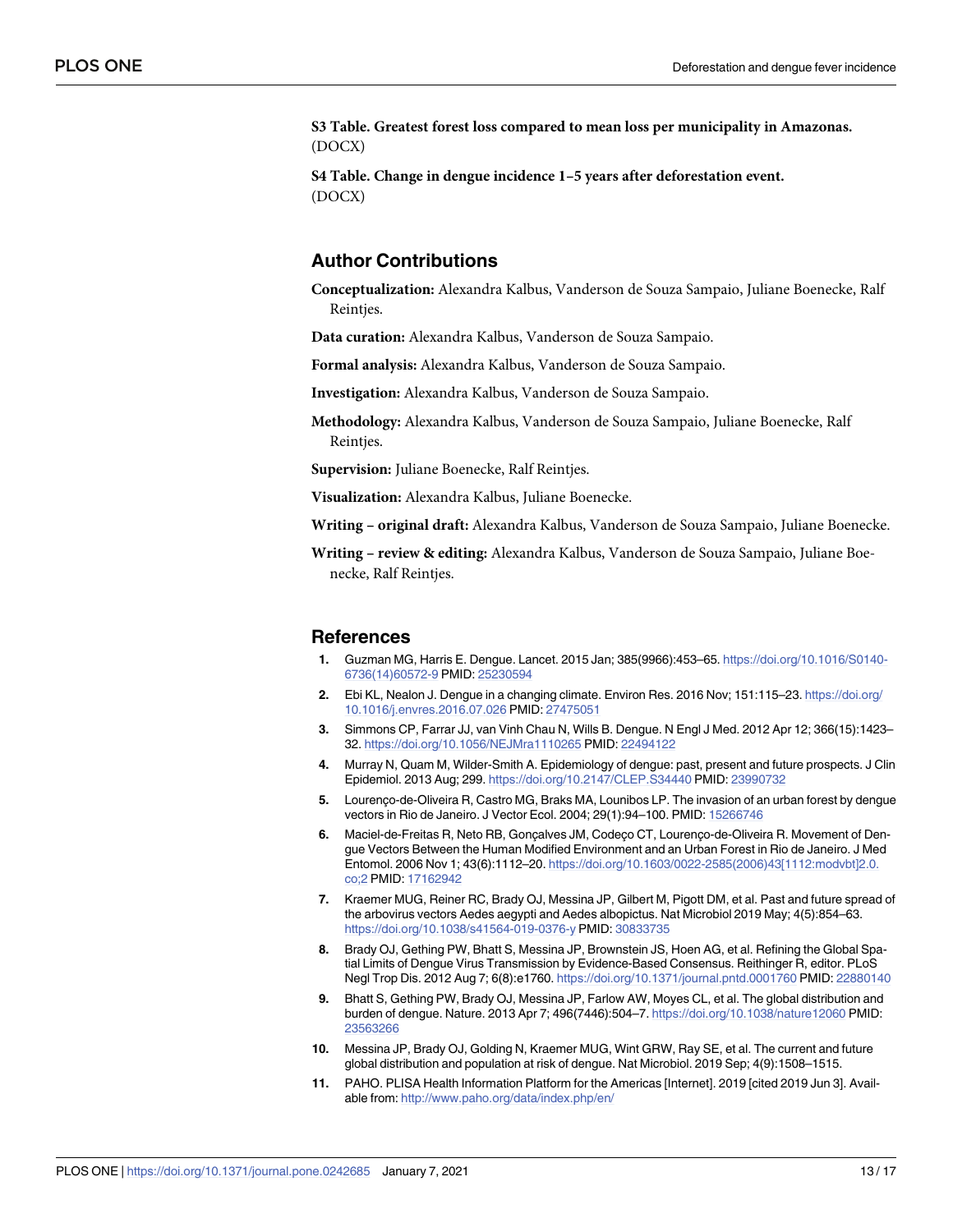- <span id="page-13-0"></span>**[12](#page-1-0).** Custo´dio JM de O, Nogueira LMS, Souza DA, Fernandes MF, Oshiro ET, Oliveira EF de, et al. Abiotic factors and population dynamic of Aedes aegypti and Aedes albopictus in an endemic area of dengue in Brazil. Rev Inst Med Trop Sao Paulo. 2019; 61:e18. <https://doi.org/10.1590/S1678-9946201961018> PMID: [30970109](http://www.ncbi.nlm.nih.gov/pubmed/30970109)
- **13.** Heinisch MRS, Diaz-Quijano FA, Chiaravalloti-Neto F, Menezes Pancetti FG, Rocha Coelho R, dos Santos Andrade P, et al. Seasonal and spatial distribution of Aedes aegypti and Aedes albopictus in a municipal urban park in São Paulo, SP, Brazil. Acta Trop. 2019 Jan; 189:104–13. [https://doi.org/10.](https://doi.org/10.1016/j.actatropica.2018.09.011) [1016/j.actatropica.2018.09.011](https://doi.org/10.1016/j.actatropica.2018.09.011) PMID: [30282003](http://www.ncbi.nlm.nih.gov/pubmed/30282003)
- **14.** Reinhold J, Lazzari C, Lahondère C. Effects of the Environmental Temperature on Aedes aegypti and Aedes albopictus Mosquitoes: A Review. Insects. 2018 Nov; 9(4):158. [https://doi.org/10.3390/](https://doi.org/10.3390/insects9040158) [insects9040158](https://doi.org/10.3390/insects9040158) PMID: [30404142](http://www.ncbi.nlm.nih.gov/pubmed/30404142)
- **[15](#page-1-0).** Xu L, Stige LC, Chan K-S, Zhou J, Yang J, Sang S, et al. Climate variation drives dengue dynamics. Proc Natl Acad Sci U S A. 2017 Jan; 114(1):113–8. <https://doi.org/10.1073/pnas.1618558114> PMID: [27940911](http://www.ncbi.nlm.nih.gov/pubmed/27940911)
- **[16](#page-1-0).** Brady OJ, Johansson MA, Guerra CA, Bhatt S, Golding N, Pigott DM, et al. Modelling adult Aedes aegypti and Aedes albopictus survival at different temperatures in laboratory and field settings. Parasit Vectors. 2013 6(1), 351. <https://doi.org/10.1186/1756-3305-6-351> PMID: [24330720](http://www.ncbi.nlm.nih.gov/pubmed/24330720)
- **[17](#page-10-0).** Colón-González FJ, Bentham G, Lake IR. Climate Variability and Dengue Fever in Warm and Humid Mexico. Am J Trop Med Hyg. 2011 May; 84(5):757–63. <https://doi.org/10.4269/ajtmh.2011.10-0609> PMID: [21540386](http://www.ncbi.nlm.nih.gov/pubmed/21540386)
- **18.** Patz JA., Martens WJ, Focks DA, Jetten TH. Dengue fever epidemic potential as projected by general circulation models of global climate change. Environ Health Perspect. 1998 Mar; 106(3):147–53. <https://doi.org/10.1289/ehp.98106147> PMID: [9452414](http://www.ncbi.nlm.nih.gov/pubmed/9452414)
- **[19](#page-1-0).** Restrepo AC, Baker P, Clements ACA. National spatial and temporal patterns of notified dengue cases, Colombia 2007–2010. Trop Med Int Health. 2014 Jul; 19(7):863–71. <https://doi.org/10.1111/tmi.12325> PMID: [24862214](http://www.ncbi.nlm.nih.gov/pubmed/24862214)
- **[20](#page-1-0).** Gubler DJ. Dengue, Urbanization and Globalization: The Unholy Trinity of the 21st Century. Trop Med Health. 2011 Dec; 39 Supplement 4:3–11.
- **[21](#page-1-0).** Braga C, Luna CF, Martelli CM, Souza WV de, Cordeiro MT, Alexander N., et al. Seroprevalence and risk factors for dengue infection in socio-economically distinct areas of Recife, Brazil. Acta Trop. 2010 Mar; 113(3), 234–40. <https://doi.org/10.1016/j.actatropica.2009.10.021> PMID: [19896921](http://www.ncbi.nlm.nih.gov/pubmed/19896921)
- **22.** Tsuzuki A, Huynh T, Tsunoda T, Luu L, Kawada H, Takagi M. Effect of Existing Practices on Reducing Aedes aegypti Pre-adults in Key Breeding Containers in Ho Chi Minh City, Vietnam. A J Trop Med Hyg. 2009 May; 80(5):752–7. PMID: [19407119](http://www.ncbi.nlm.nih.gov/pubmed/19407119)
- **[23](#page-1-0).** Vora N. Impact of anthropogenic environmental alterations on vector-borne diseases. Medscape J Med. 2008 Oct; 10(10):238. PMID: [19099032](http://www.ncbi.nlm.nih.gov/pubmed/19099032)
- **[24](#page-1-0).** World Health Organization [Internet]. Dengue and severe dengue. World Health Organization. 2019 [cited 2019 Jun 20]. Available from: [http://www.who.int/news-room/fact-sheets/detail/dengue-and](http://www.who.int/news-room/fact-sheets/detail/dengue-and-severe-dengue)[severe-dengue](http://www.who.int/news-room/fact-sheets/detail/dengue-and-severe-dengue)
- **[25](#page-1-0).** Carabal´ı JM, Hendrickx D. Dengue and health care access: the role of social determinants of health in dengue surveillance in Columbia. Glob Health Promot. 2012 Dec; 19(4):45–50.
- **[26](#page-1-0).** Burkett-Cadena ND, Vittor AY. Deforestation and vector-borne disease: Forest conversion favors important mosquito vectors of human pathogens. Basic Appl Ecol. 2018 Feb; 26:101–10.
- [27](#page-1-0). Morris AL, Guégan J-F, Andreou D, Marsollier L, Carolan K, Le Croller M, et al. Deforestation-driven food-web collapse linked to emerging tropical infectious disease, Mycobacterium ulcerans. Sci Adv. 2016 Dec; 2(12):e1600387. <https://doi.org/10.1126/sciadv.1600387> PMID: [27957534](http://www.ncbi.nlm.nih.gov/pubmed/27957534)
- **[28](#page-2-0).** Lewis SL, Edwards DP, Galbraith D. Increasing human dominance of tropical forests. Science. 2015 Aug; 349(6250):827–32. <https://doi.org/10.1126/science.aaa9932> PMID: [26293955](http://www.ncbi.nlm.nih.gov/pubmed/26293955)
- **[29](#page-2-0).** Schoene D, Killmann W, Lüpke H, LoycheWilkie M. Definitional issues related to reducing emissions from deforestation in developing countries–Forests and Climate Change Working Paper 5. Rome: Food and Agriculture Organization of the United Nations; 2007. (Forests and Climate Change Working Paper 5).
- **[30](#page-2-0).** FAO, editor. Forests and agriculture: land-use challenges and opportunities. Rome: FAO; 2016.
- **[31](#page-2-0).** Ometto JP, Aguiar APD, Martinelli LA. Amazon deforestation in Brazil: effects, drivers and challenges. Carbon Manag. 2011 Oct; 2(5):575–85.
- Brasil, Ministério do Meio Ambiente. Taxa de desmatamento na Amazônia Legal: Número preliminar é relativo ao período de agosto de 2017 a julho de 2018 [Internet]. 2018 [cited 2019 Jun 18]. Available from: [http://mma.gov.br/informma/item/15259-governo-federal-divulga-taxa-de-desmatamento-na](http://mma.gov.br/informma/item/15259-governo-federal-divulga-taxa-de-desmatamento-na-amaz%C3%B4nia.html)[amaz%C3%B4nia.html](http://mma.gov.br/informma/item/15259-governo-federal-divulga-taxa-de-desmatamento-na-amaz%C3%B4nia.html)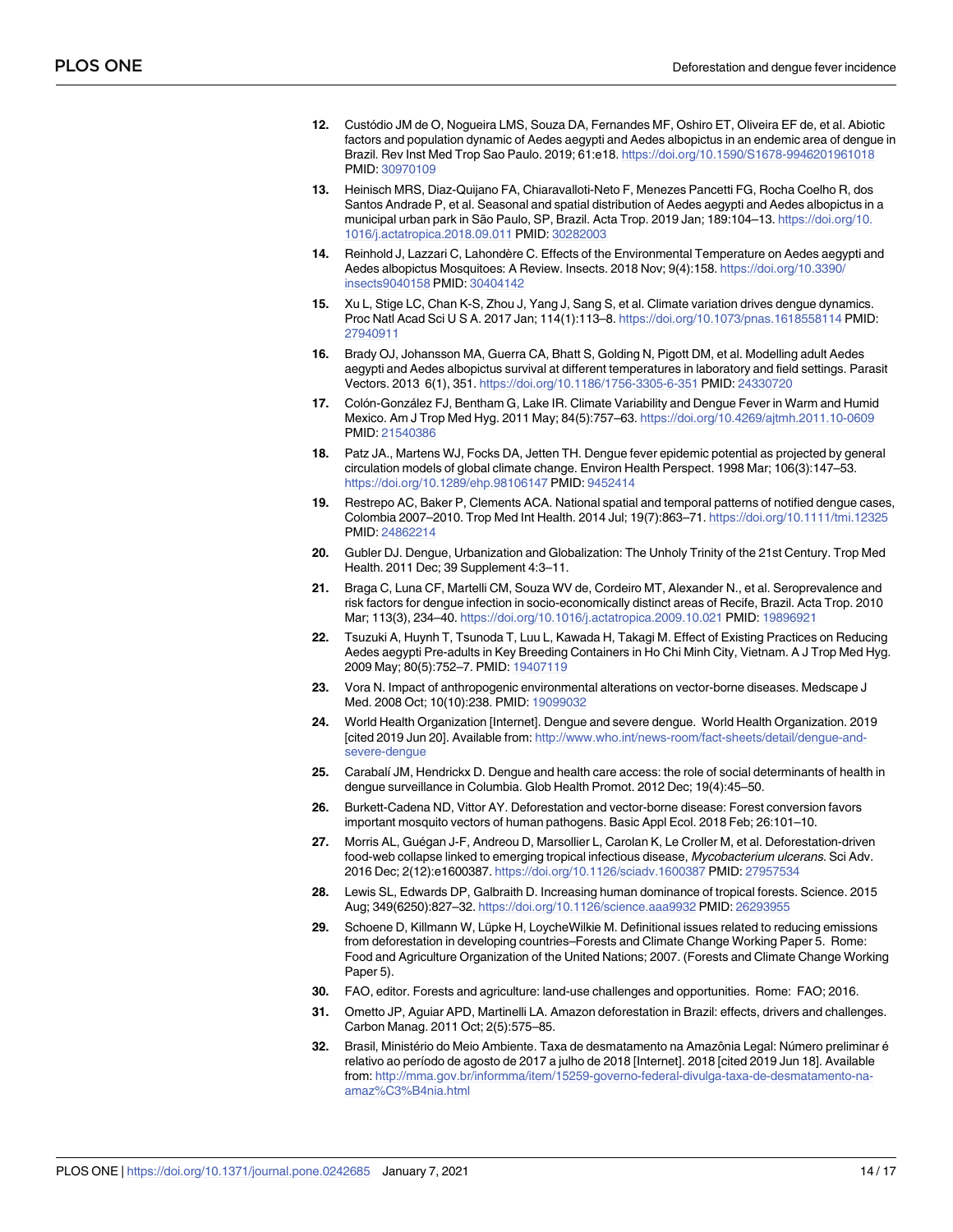- <span id="page-14-0"></span>**[33](#page-2-0).** Santos AS, Almeida AN. The Impact of Deforestation on Malaria Infections in the Brazilian Amazon. Ecol Econ. 2018 Dec; 154:247–56.
- **34.** Olson SH, Gangnon R, Silveira GA, Patz JA. Deforestation and Malaria in Mâncio Lima County, Brazil. Emerg Infect Dis. 2010 Jul; 16(7):1108–15. <https://doi.org/10.3201/eid1607.091785> PMID: [20587182](http://www.ncbi.nlm.nih.gov/pubmed/20587182)
- **35.** Terrazas WCM, de Souza Sampaio V, de Castro DB, Pinto RC, de Albuquerque BC, Sadahiro M, et al. Deforestation, drainage network, indigenous status, and geographical differences of malaria in the State of Amazonas. Malar J. 2015 Sep; 14:379–87. <https://doi.org/10.1186/s12936-015-0859-0> PMID: [26419523](http://www.ncbi.nlm.nih.gov/pubmed/26419523)
- **36.** Vittor AY, Pan W, Gilman RH, Tielsch J, Glass G, Shields T, et al. Linking deforestation to malaria in the Amazon: characterization of the breeding habitat of the principal malaria vector, Anopheles darlingi. Am J Trop Med Hyg. 2009 Jul; 81(1):5–12. PMID: [19556558](http://www.ncbi.nlm.nih.gov/pubmed/19556558)
- **[37](#page-2-0).** Wilcox BA, Ellis B. Forests and emerging infectious diseases of humans. Unasylva. 2006; 224(57):11– 8.
- **[38](#page-2-0).** Nakhapakorn K, Tripathi N. An information value based analysis of physical and climatic factors affecting dengue fever and dengue haemorrhagic fever incidence. Int J Health Geogr. 2005 Jun; 4(1):13.
- **[39](#page-2-0).** Husnina Z, Clements ACA, Wangdi K. Forest cover and climate as potential drivers for dengue fever in Sumatra and Kalimantan 2006–2016: a spatiotemporal analysis. Trop Med Int Health. 2019 Jul; 24 (7):888–98. <https://doi.org/10.1111/tmi.13248> PMID: [31081162](http://www.ncbi.nlm.nih.gov/pubmed/31081162)
- **[40](#page-2-0).** Saccaro NL, Mation LF, Sakowski PAM. Disucssion Paper: Impacts of Deforestation on the Incidence of Diseases in the Brazilian Amazon. Institute for Applied Economic Research; 2016.
- **[41](#page-2-0).** Bauch SC, Birkenbach AM, Pattanayak SK, Sills EO. Public health impacts of ecosystem change in the Brazilian Amazon. Proc Natl Acad Sci U S A. 2015 Jun; 112(24):7414–9. [https://doi.org/10.1073/pnas.](https://doi.org/10.1073/pnas.1406495111) [1406495111](https://doi.org/10.1073/pnas.1406495111) PMID: [26082548](http://www.ncbi.nlm.nih.gov/pubmed/26082548)
- **[42](#page-2-0).** IBGE [Internet]. Areas of the Municipalities. N/A [cited 2019 Mar 26]. Available from: [https://www.ibge.](https://www.ibge.gov.br/en/np-geosciences/territorial-organization/territorial-structure/18092-areas-of-the-municipalities.html?edicao=18093&t=sobre) [gov.br/en/np-geosciences/territorial-organization/territorial-structure/18092-areas-of-the](https://www.ibge.gov.br/en/np-geosciences/territorial-organization/territorial-structure/18092-areas-of-the-municipalities.html?edicao=18093&t=sobre)[municipalities.html?edicao=18093&t=sobre](https://www.ibge.gov.br/en/np-geosciences/territorial-organization/territorial-structure/18092-areas-of-the-municipalities.html?edicao=18093&t=sobre)
- **[43](#page-2-0).** IBGE [Internet]. Amazonas | Cidades e Estados. N/A [cited 2019 Mar 26]. Available from: [https://www.](https://www.ibge.gov.br/cidades-e-estados/am.html?) [ibge.gov.br/cidades-e-estados/am.html?](https://www.ibge.gov.br/cidades-e-estados/am.html?)
- [44](#page-2-0). Alvares CA, Stape JL, Sentelhas PC, de Moraes Gonçalves JL, Sparovek G. Köppen's climate classification map for Brazil. Meteorol Z. 2013 Dec 1; 22(6):711–28.
- **[45](#page-2-0).** Sarfraz MS, Tripathi NK, Tipdecho T, Thongbu T, Kerdthong P, Souris M. Analyzing the spatio-temporal relationship between dengue vector larval density and land-use using factor analysis and spatial ring mapping. BMC Public Health. 2012 Oct; 12:853.
- [46](#page-3-0). Brasil, Ministério da Saúde, Secretaria de Vigilância em Saúde. Diretrizes Nacionais para Prevenção e controle de Epidemias de Dengue. Brasília: Ministry of Health, Department of Health Surveillance, Department of Epidemiological Surveillance; 2009.
- **[47](#page-3-0).** IBGE [Internet]. Classificação e caracterização dos espaços rurais e urbanos do Brasil: uma primeira aproximação. 2017 [cited 2020 Apr 19]. Available from: [https://biblioteca.ibge.gov.br/visualizacao/](https://biblioteca.ibge.gov.br/visualizacao/livros/liv100643.pdf) [livros/liv100643.pdf](https://biblioteca.ibge.gov.br/visualizacao/livros/liv100643.pdf)
- **[48](#page-3-0).** IBGE [Internet]. Population Census. N/A [cited 2019 Apr 26]. Available from: [https://www.ibge.gov.br/](https://www.ibge.gov.br/en/statistics/social/population/22836-2020-census-censo4.html?=&t=downloads) [en/statistics/social/population/22836-2020-census-censo4.html?=&t=downloads](https://www.ibge.gov.br/en/statistics/social/population/22836-2020-census-censo4.html?=&t=downloads)
- **[49](#page-3-0).** INPE [Internet]. Coordenação-Geral de Observação da Terra. 2019 [cited 2019 Mar 26]. Available from: <http://www.obt.inpe.br/OBT/assuntos/programas/amazonia/prodes>
- **[50](#page-3-0).** UNDP, IPEA, FJP [Internet]. Atlas of Human Development in Brazil. N/A [cited 2019 Apr 26]. Available from: <https://atlasbrasil.org.br>
- [51](#page-3-0). Brasil, Ministério da Saúde [Internet]. Índice de Desempenho do Sistema Único de Saúde. N/A [cited 2019 May 14]. Available from: [http://idsus.saude.gov.br/indic\\_idsus.html](http://idsus.saude.gov.br/indic_idsus.html)
- **[52](#page-3-0).** Dos Reis AT, De Olieviera PDTR, Sellera PE. A Qualitative Evaluation System for the Brazilian Unified Health System (Sistema Único de Saúde–SUS). RECIIS. 2012 Aug; 6(2).
- **[53](#page-3-0).** Kalnay E, Kanamitsu M, Kistler R, Collins W, Deaven D, Gandin L, et al. The NCEP/NCAR 40-Year Reanalysis Project. Bull Amer Meteor Soc. 1996 Mar; 77(3):437–72.
- **[54](#page-3-0).** Chen M, Shi W, Xie P, Silva VBS, Kousky VE, Wayne Higgins R, et al. Assessing objective techniques for gauge-based analyses of global daily precipitation. J Geophys Res. 2008 Feb; 113(D4):D04110.
- **[55](#page-4-0).** Wickham H. ggplot2: Elegant Graphics for Data Analysis. Springer-Verlag New York; 2016.
- **56.** Wickham H, Francois R, Henry L, Müller K [Internet]. dplyr: A Grammar of Data Manipulation. 2019 [cited 2019 May 31]. Available from: <https://cran.r-project.org/web/packages/dplyr/dplyr.pdf>
- **57.** Zeileis A. Econometric Computing with HC and HAC Covariance Matrix Estimators. J Stat Softw. 2004; 11(10):1–17.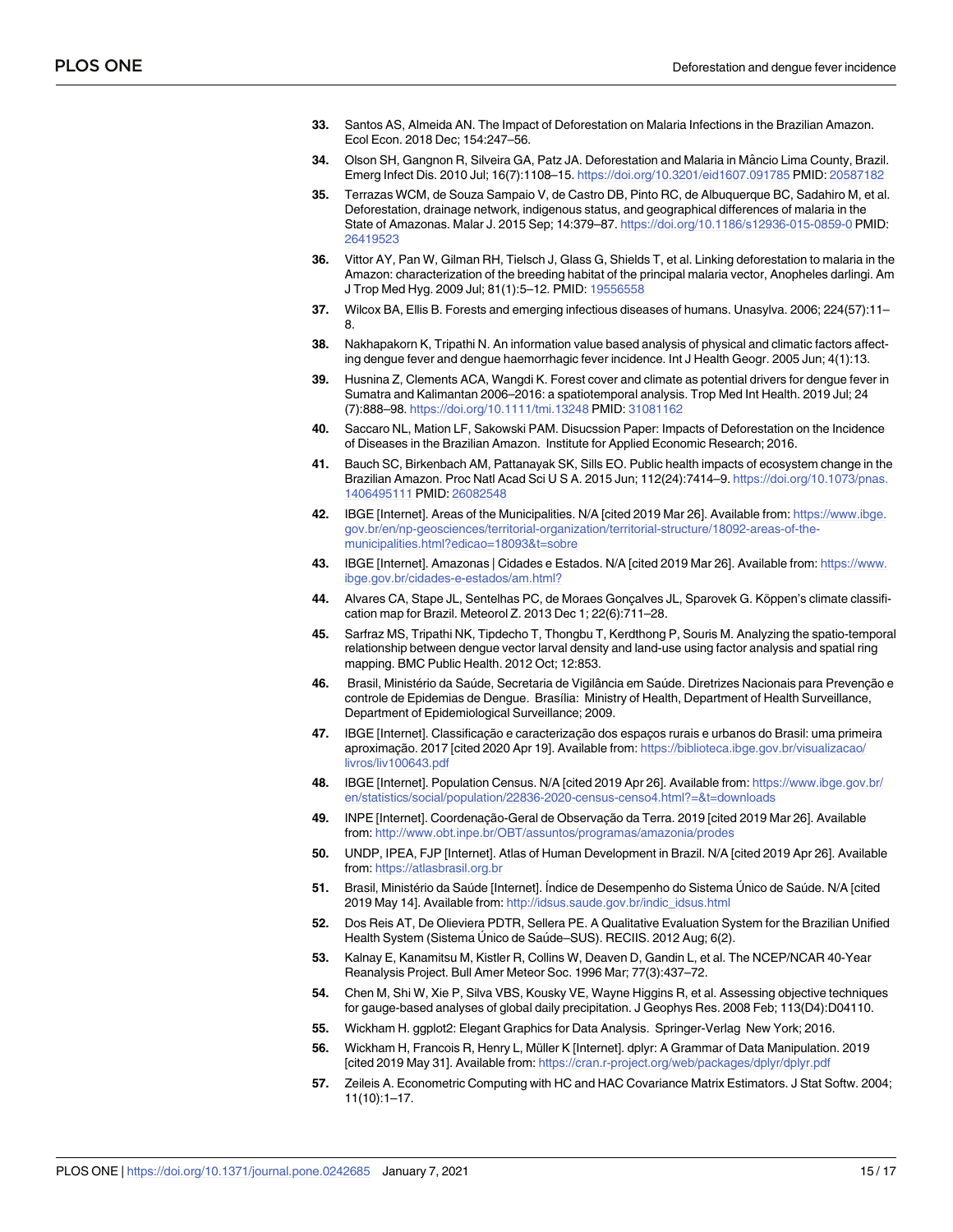- <span id="page-15-0"></span>**58.** Kleiber C, Zeileis A. Applied Econometrics with R. Springer-Verlag New York; 2008.
- **[59](#page-4-0).** Venables WN, Ripley BD. Modern Applied Statistics with S. 4th edition. Springer-Verlag New York;2002.
- [60](#page-8-0). Salles TS, da Encarnação Sá-Guimarães T, de Alvarenga ESL, Guimarães-Ribeiro V, de Meneses MDF, de Castro-Salles PF, et al. History, epidemiology and diagnostics of dengue in the American and Brazilian contexts: a review. Parasit Vectors. 2018 Apr; 11(1):264. [https://doi.org/10.1186/s13071-018-](https://doi.org/10.1186/s13071-018-2830-8) [2830-8](https://doi.org/10.1186/s13071-018-2830-8) PMID: [29690895](http://www.ncbi.nlm.nih.gov/pubmed/29690895)
- **[61](#page-8-0).** Calvet GA, Santos FB, Sequeira PC. Zika virus infection: epidemiology, clinical manifestations and diagnosis. Curr Opin Infet Dis. 2016 Oct; 29(5):459–66.
- **[62](#page-8-0).** Lopes TRR, Silva CS, Pastor AF, Silva Júnior JVJ. Dengue in Brazil in 2017: what happened? Rev Inst Med Trop Sao Paulo. 2018 Aug; 60:e43. <https://doi.org/10.1590/S1678-9946201860043> PMID: [30133603](http://www.ncbi.nlm.nih.gov/pubmed/30133603)
- **63.** Landry ML, George KS. Laboratory Diagnosis of Zika Virus Infection. Archives of Pathology & Laboratory Medicine 2017 Jan; 141(1):60–7. <https://doi.org/10.5858/arpa.2016-0406-SA> PMID: [27763787](http://www.ncbi.nlm.nih.gov/pubmed/27763787)
- **[64](#page-8-0).** Stettler K, Beltramello M, Espinosa DA, Graham V, Cassotta A, Bianchi S, et al. Specificity, cross-reactivity, and function of antibodies elicited by Zika virus infection. Science. 2016 Aug; 353(6301):823–6. <https://doi.org/10.1126/science.aaf8505> PMID: [27417494](http://www.ncbi.nlm.nih.gov/pubmed/27417494)
- **[65](#page-9-0).** Rico-Mendoza A, Porras-Ram´ırez A, Chang A, Encinales L, Lynch R. Co-circulation of dengue, chikungunya, and Zika viruses in Colombia from 2008 to 2018. Rev Panam Salud Publica. 2019Jun; 43:e49.
- **[66](#page-9-0).** Lowe R, Barcellos C, Brasil P, Cruz OG, Honório NA, Kuper H, et al. The Zika Virus Epidemic in Brazil: From Discovery to Future Implications. Int J Environ Res Public Health. 2018 Jan; 15(1):96. [https://doi.](https://doi.org/10.3390/ijerph15010096) [org/10.3390/ijerph15010096](https://doi.org/10.3390/ijerph15010096) PMID: [29315224](http://www.ncbi.nlm.nih.gov/pubmed/29315224)
- **[67](#page-9-0).** Standish K, Kuan G, Avilés W, Balmaseda A, Harris E. High Dengue Case Capture Rate in Four Years of a Cohort Study in Nicaragua Compared to National Surveillance Data. Halstead SB, editor. PLoS Negl TropDis 2010 Mar; 4(3):e633.
- **[68](#page-9-0).** Sarti E, L'Azou M, Mercado M, Kuri P, Siqueira JB, Solis E, et al. A comparative study on active and passive epidemiological surveillance for dengue in five countries of Latin America. Int J Infect Dis. 2016 Mar; 44:44–9. <https://doi.org/10.1016/j.ijid.2016.01.015> PMID: [26836763](http://www.ncbi.nlm.nih.gov/pubmed/26836763)
- **[69](#page-9-0).** Richards P, Arima E, VanWey L, Cohn A, Bhattarai N. Are Brazil's Deforesters Avoiding Detection? Conserv Lett. 2017 Jul/Aug; 10(4):470–6. <https://doi.org/10.1111/conl.12310> PMID: [29270225](http://www.ncbi.nlm.nih.gov/pubmed/29270225)
- **[70](#page-10-0).** Wangdi K, Clements ACA, Du T, Nery SV. Spatial and temporal patterns of dengue infections in Timor-Leste, 2005–2013. Parasit Vectors. 2018 Jan; 11(1):9. <https://doi.org/10.1186/s13071-017-2588-4> PMID: [29301546](http://www.ncbi.nlm.nih.gov/pubmed/29301546)
- **[71](#page-10-0).** Brady O [Internet]. Behind the paper: The spread of dengue in a changing world. 2019 [cited 2019 Jun 17]. Available from: [https://naturemicrobiologycommunity.nature.com/users/264216-oliver-brady/](https://naturemicrobiologycommunity.nature.com/users/264216-oliver-brady/posts/49742-the-spread-of-dengue-in-a-changing-world) [posts/49742-the-spread-of-dengue-in-a-changing-world](https://naturemicrobiologycommunity.nature.com/users/264216-oliver-brady/posts/49742-the-spread-of-dengue-in-a-changing-world)
- **[72](#page-10-0).** Mourão MPG, Bastos M de S, Figueiredo RMP de, Gimaque JB de L, Alves V do CR, Saraiva M das GG, et al. Arboviral diseases in the Western Brazilian Amazon: a perspective and analysis from a tertiary health & research center in Manaus, State of Amazonas. Rev Soc Bras Med Trop. 2015 Jun; 48 supplement 1:20–6. <https://doi.org/10.1590/0037-8682-0133-2013> PMID: [26061367](http://www.ncbi.nlm.nih.gov/pubmed/26061367)
- **[73](#page-10-0).** Figueiredo LTM. Emergent arboviruses in Brazil. Rev Soc Bras Med Trop. 2007 Apr; 40(2):224–9. <https://doi.org/10.1590/s0037-86822007000200016> PMID: [17568894](http://www.ncbi.nlm.nih.gov/pubmed/17568894)
- **[74](#page-10-0).** Sakkas H, Bozidis P, Franks A, Papadopoulou C. Oropouche Fever: A Review. Viruses. 2018 Apr 4; 10 (4):175. <https://doi.org/10.3390/v10040175> PMID: [29617280](http://www.ncbi.nlm.nih.gov/pubmed/29617280)
- **[75](#page-10-0).** Acosta-Ampudia Y, Monsalve DM, Rodríguez Y, Pacheco Y, Anaya J-M, Ramírez-Santana C. Mayaro: an emerging viral threat? Emerg Microbes Infect. 2018 Dec; 7(1):1–11. [https://doi.org/10.1038/s41426-](https://doi.org/10.1038/s41426-017-0002-0) [017-0002-0](https://doi.org/10.1038/s41426-017-0002-0) PMID: [29323102](http://www.ncbi.nlm.nih.gov/pubmed/29323102)
- **[76](#page-10-0).** Young KI, Mundis S, Widen SG, Wood TG, Tesh RB, Cardosa J, et al. Abundance and distribution of sylvatic dengue virus vectors in three different land cover types in Sarawak, Malaysian Borneo. Parasit Vectors. 2017 Aug; 10(1):406. <https://doi.org/10.1186/s13071-017-2341-z> PMID: [28859676](http://www.ncbi.nlm.nih.gov/pubmed/28859676)
- **[77](#page-10-0).** Vasilakis N, Cardosa J, Hanley KA, Holmes EC, Weaver SC. Fever from the forest: prospects for the continued emergence of sylvatic dengue virus and its impact on public health. Nat Rev Microb. 2011 Jul; 9(7):532–41. <https://doi.org/10.1038/nrmicro2595> PMID: [21666708](http://www.ncbi.nlm.nih.gov/pubmed/21666708)
- [78](#page-11-0). Mastel M, Bussalleu A, Paz-Soldán VA, Salmón-Mulanovich G, Valdés-Velásquez A, Hartinger SM. Critical linkages between land use change and human health in the Amazon region: A scoping review. Minasny B, editor. PLoS One. 2018 Jun 12; 13(6):e0196414. [https://doi.org/10.1371/journal.pone.](https://doi.org/10.1371/journal.pone.0196414) [0196414](https://doi.org/10.1371/journal.pone.0196414) PMID: [29894479](http://www.ncbi.nlm.nih.gov/pubmed/29894479)